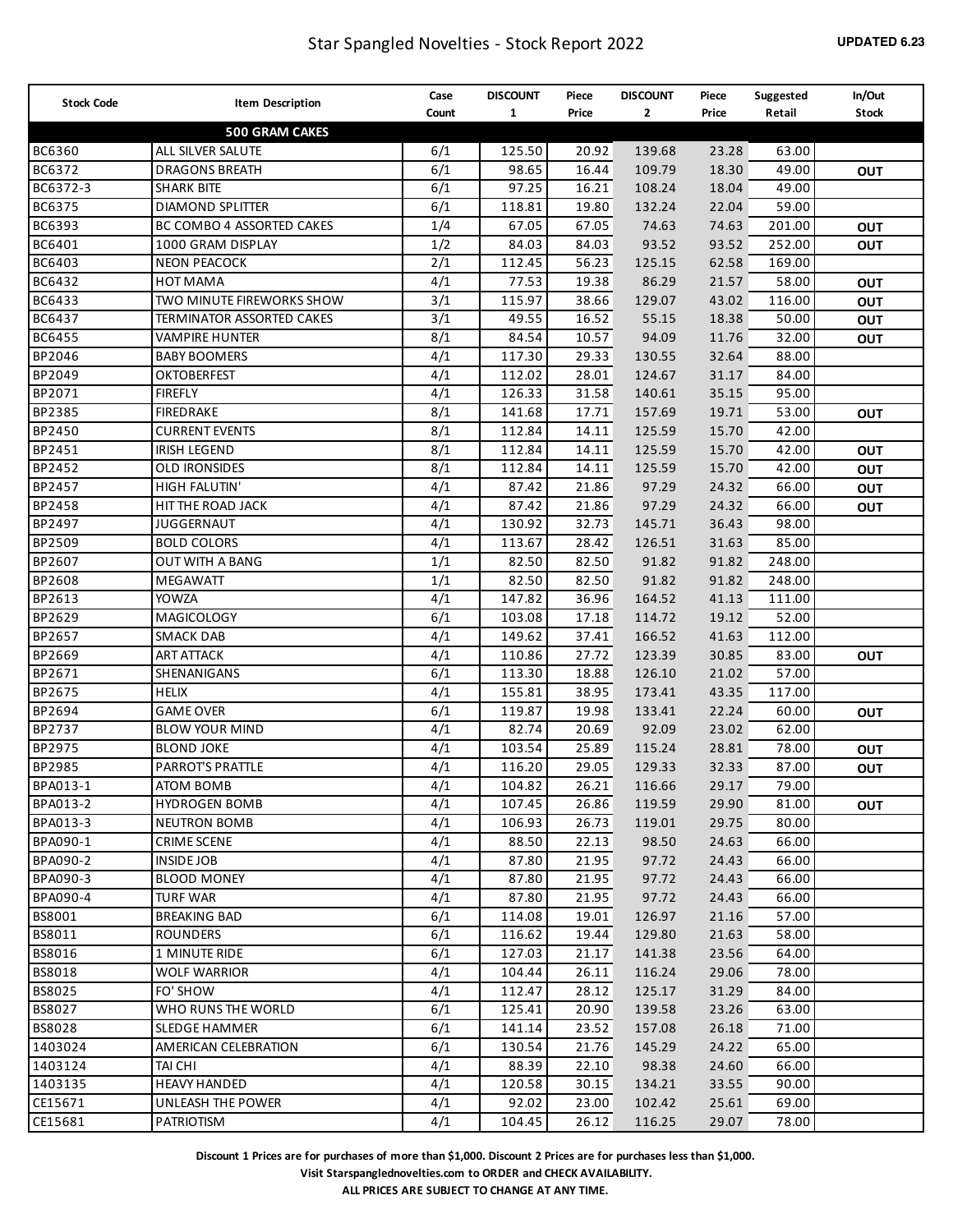| <b>Stock Code</b> | <b>Item Description</b>         | Case             | <b>DISCOUNT</b> | Piece  | <b>DISCOUNT</b> | Piece  | Suggested | In/Out       |
|-------------------|---------------------------------|------------------|-----------------|--------|-----------------|--------|-----------|--------------|
|                   |                                 | Count            | $\mathbf{1}$    | Price  | $\mathbf{2}$    | Price  | Retail    | <b>Stock</b> |
|                   | <b>500 GRAM CAKES CONTINUED</b> |                  |                 |        |                 |        |           |              |
| CE15691           | <b>UNITED WE STAND</b>          | 4/1              | 121.58          | 30.40  | 135.32          | 33.83  | 91.00     |              |
| CE15851           | <b>SUCKER PUNCH</b>             | 6/1              | 120.66          | 20.11  | 134.29          | 22.38  | 60.00     |              |
| CE16061           | <b>LAST STAND</b>               | 4/1              | 101.09          | 25.28  | 112.51          | 28.13  | 76.00     |              |
| CE16202           | CEDC                            | 4/1              | 164.10          | 41.03  | 182.64          | 45.66  | 123.00    |              |
| CE20030           | WE WANT YOU                     | 4/1              | 70.01           | 17.50  | 77.92           | 19.48  | 53.00     | <b>OUT</b>   |
| CE20032           | <b>HIGH VOLTAGE</b>             | 4/1              | 102.80          | 25.70  | 114.41          | 28.60  | 77.00     |              |
| CE20044           | <b>FINDERS KEEPERS</b>          | 4/1              | 167.47          | 41.87  | 186.39          | 46.60  | 126.00    |              |
| CE20046           | EVIL EYE                        | 2/1              | 122.56          | 61.28  | 136.41          | 68.21  | 184.00    |              |
| CE20047           | POP A BANG                      | 4/1              | 135.14          | 33.79  | 150.41          | 37.60  | 101.00    |              |
| CE8126            | <b>SCUBA DIVER</b>              | 4/1              | 136.74          | 34.19  | 152.19          | 38.05  | 103.00    |              |
| CE8236            | ALL NIGHT LONG                  | 4/1              | 104.85          | 26.21  | 116.69          | 29.17  | 79.00     |              |
| FS2702            | <b>NEON PALM</b>                | 4/1              | 120.82          | 30.21  | 134.47          | 33.62  | 91.00     |              |
| FS2705            | <b>LEGAL LIMIT</b>              | 4/1              | 190.58          | 47.65  | 212.12          | 53.03  | 143.00    |              |
| FS2708            | 115 DEGREES CELSIUS             | 3/1              | 170.99          | 57.00  | 190.31          | 63.44  | 171.00    |              |
| FS2709            | <b>CRAZY DANDELIONS</b>         | 4/1              | 108.35          | 27.09  | 120.59          | 30.15  | 81.00     |              |
| FS5402            | <b>BOOM BOX</b>                 | 6/1              | 142.43          | 23.74  | 158.52          | 26.42  | 71.00     |              |
| FS5509            | <b>ROCK IT</b>                  | 2/1              | 96.10           | 48.05  | 106.95          | 53.48  | 144.00    | <b>OUT</b>   |
| FS5526            | LOUD AND PROUD                  | 4/1              | 168.89          | 42.22  | 187.97          | 46.99  | 127.00    | <b>OUT</b>   |
| FS5541            | <b>PROMETHEUS</b>               | 4/1              | 100.25          | 25.06  | 111.57          | 27.89  | 75.00     |              |
| FS5542            | <b>BLAZED</b>                   | 4/1              | 100.25          | 25.06  | 111.57          | 27.89  | 75.00     |              |
| FS583             | 183 DEGREES                     | 1/1              | 76.87           | 76.87  | 85.55           | 85.55  | 231.00    |              |
| FSB513            | PSYCHO FANTASTIC                | 2/1              | 67.68           | 33.84  | 75.33           | 37.67  | 102.00    |              |
| FSD07             | <b>COSMIC BOOM</b>              | 8/1              | 138.06          | 17.26  | 153.66          | 19.21  | 52.00     | <b>OUT</b>   |
| KM13185           | ONE BAD MOTHER/REALLY           | 4/1              | 131.75          | 32.94  | 146.64          | 36.66  | 99.00     |              |
| KM13187           | EXTREME MACHINE/BIG TIME        | 4/1              | 122.53          | 30.64  | 136.38          | 34.10  | 90.00     | <b>OUT</b>   |
| KM15038           | PEACOCK                         | 2/1              | 175.18          | 87.59  | 194.97          | 97.49  | 264.00    |              |
| KM15159           | <b>BLACK DYNAMITE</b>           | 1/1              | 80.43           | 80.43  | 89.51           | 89.51  | 241.00    |              |
| KM15310           | <b>DRAGON</b>                   | 4/1              | 124.37          | 31.09  | 138.42          | 34.61  | 93.00     |              |
| KM30018           | EVIL CLOWN                      | 6/1              | 133.30          | 22.22  | 148.36          | 24.73  | 67.00     |              |
| KM30019           | <b>MAGIC</b>                    | 8/1              | 149.86          | 18.73  | 166.79          | 20.85  | 56.00     |              |
| LBM199            | <b>NEON SKIES</b>               | 4/1              | 130.11          | 32.53  | 144.81          | 36.20  | 98.00     |              |
| LBM209            | <b>LIMITLESS</b>                | 2/1              | 103.18          | 51.59  | 114.50          | 57.25  | 150.00    |              |
| LBM29             | 750 SHOT SATURN                 | 2/1              | 120.80          | 60.40  | 134.45          | 67.23  | 181.00    |              |
| LC3530            | BITCH BETTA HAVE MY HUNNY       | 4/1              | 98.68           | 24.67  | 109.83          | 27.46  | 74.00     | <b>OUT</b>   |
| LC3569            | <b>FIREBALL</b>                 | $\overline{6/1}$ | 95.93           | 15.99  | 106.76          | 17.79  | 48.00     | Ουτ          |
| LC3570            | 9 BAD REASONS                   | 6/1              | 95.93           | 15.99  | 106.76          | 17.79  | 48.00     |              |
| LC3571            | 9 LIVES                         | 6/1              | 95.93           | 15.99  | 106.76          | 17.79  | 48.00     |              |
| LC3572            | STAND UP FOR AMERICA            | 6/1              | 95.93           | 15.99  | 106.76          | 17.79  | 48.00     |              |
| LC5009B           | <b>BLUE DRAGON</b>              | 6/1              | 102.97          | 17.16  | 114.60          | 19.10  | 51.00     |              |
| LC5009G           | <b>GREEN GOBLIN</b>             | 6/1              | 102.97          | 17.16  | 114.60          | 19.10  | 51.00     |              |
| LC5009R           | <b>RED THUNDER</b>              | 6/1              | 102.97          | 17.16  | 114.60          | 19.10  | 51.00     |              |
| LC5025A           | <b>NEON GALAXY</b>              | 4/1              | 88.06           | 22.02  | 98.01           | 24.50  | 66.00     | <b>OUT</b>   |
| P5317             | AMAZING BALLET                  | 1/1              | 72.47           | 72.47  | 80.65           | 80.65  | 217.00    | <b>OUT</b>   |
| P5331             | ROAD TO AMERICA                 | 1/1              | 72.15           | 72.15  | 80.30           | 80.30  | 216.00    | Ουτ          |
| P5345             | <b>USA CONQUEROR</b>            | 1/1              | 119.25          | 119.25 | 132.73          | 132.73 | 358.00    |              |
| P5346             | <b>JESTER'S REVENGE</b>         | 1/1              | 153.00          | 153.00 | 170.29          | 170.29 | 459.00    |              |
| P5446             | <b>NOTORIOUS</b>                | 6/1              | 106.10          | 17.68  | 118.09          | 19.68  | 53.00     |              |
| P5461             | <b>SUNSHINE STATE</b>           | 4/1              | 119.42          | 29.86  | 132.15          | 33.04  | 90.00     |              |
| P5497             | LACE IMPULSE                    | 4/1              | 136.87          | 34.22  | 152.33          | 38.08  | 103.00    |              |
| P5506             | <b>BOY OR GIRL</b>              | 2/2              | 131.16          | 65.58  | 145.98          | 72.99  | 197.00    |              |
| P5514             | <b>GOLDEN PEACOCK</b>           | 2/1              | 129.54          | 64.77  | 144.17          | 72.09  | 194.00    |              |
| P5515             | ZERO TO HERO                    | 4/1              | 146.46          | 36.62  | 163.00          | 40.75  | 110.00    |              |

**Visit Starspanglednovelties.com to ORDER and CHECK AVAILABILITY.**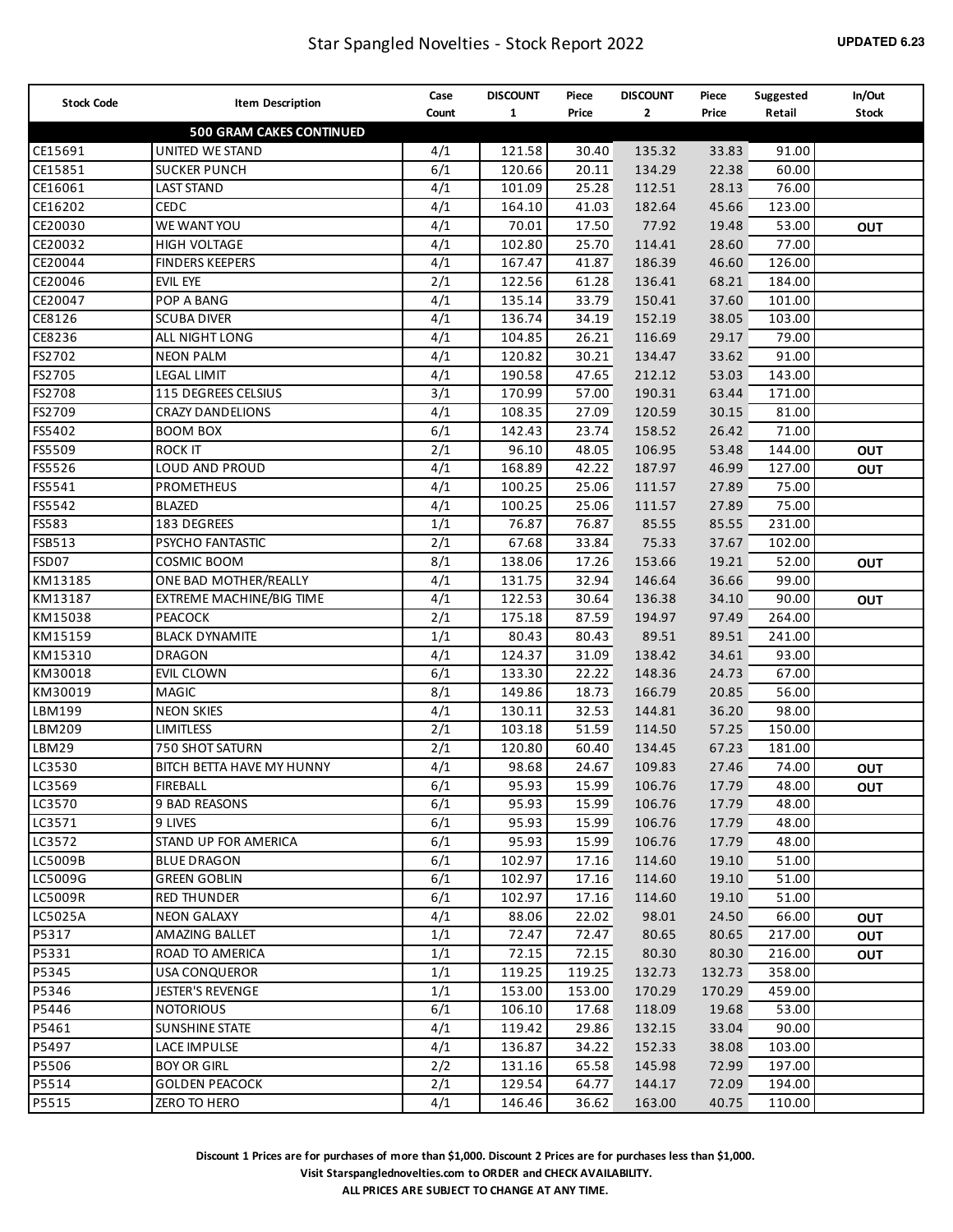| <b>Stock Code</b> |                                       | Case             | <b>DISCOUNT</b> | Piece              | <b>DISCOUNT</b> | Piece          | Suggested      | In/Out       |
|-------------------|---------------------------------------|------------------|-----------------|--------------------|-----------------|----------------|----------------|--------------|
|                   | <b>Item Description</b>               | Count            | $\mathbf{1}$    | Price              | $\mathbf{2}$    | Price          | Retail         | <b>Stock</b> |
|                   | <b>500 GRAM CAKES CONTINUED</b>       |                  |                 |                    |                 |                |                |              |
| P5522             | <b>STARRY FALL</b>                    | 4/1              | 138.94          | 34.74              | 154.64          | 38.66          | 104.00         |              |
| P5527             | <b>MAN CAVE</b>                       | 4/1              | 130.42          | 32.61              | 145.16          | 36.29          | 98.00          |              |
| P5529             | PRECIOUS METALS                       | 4/1              | 141.85          | 35.46              | 157.87          | 39.47          | 106.00         | OUT          |
| P5530             | STAR-SPANGLED SATURN                  | 2/1              | 100.82          | 50.41              | 112.21          | 56.11          | 151.00         | OUT          |
| P5538             | PRESTO CHANGO                         | 6/1              | 109.17          | 18.20              | 121.50          | 20.25          | 55.00          | OUT          |
| P5540             | <b>CROWN KIKU</b>                     | 4/1              | 120.13          | 30.03              | 133.70          | 33.43          | 90.00          |              |
| P5541             | SPIDER NEBULA                         | 4/1              | 128.11          | 32.03              | 142.58          | 35.65          | 96.00          | <b>OUT</b>   |
| P5542             | PYRO TSUNAMI                          | 4/1              | 120.36          | 30.09              | 133.96          | 33.49          | 90.00          |              |
| P5545             | <b>TEMPLE OF GODS</b>                 | 4/1              | 145.67          | 36.42              | 162.13          | 40.53          | 109.00         | <b>OUT</b>   |
| P5547             | <b>RUSH HOUR</b>                      | 4/1              | 193.81          | 48.45              | 215.70          | 53.93          | 145.00         |              |
| P5549             | IPA 4-PACK                            | 1/4              | 124.02          | 124.02             | 138.03          | 138.03         | 372.00         |              |
| P5551             | <b>NEON ORANGE</b>                    | 4/1              | 112.54          | 28.14              | 125.26          | 31.32          | 84.00          |              |
| P5553             | CHAOTIC INCIDENT                      | 2/1              | 127.19          | 63.60              | 141.56          | 70.78          | 191.00         | <b>OUT</b>   |
| P5554             | PARTY LIKE IT'S 1776                  | 2/1              | 150.48          | 75.24              | 167.48          | 83.74          | 226.00         |              |
| P5557             | CHROMA CHAMELEON PREMIUM              | 2/1              | 124.44          | 62.22              | 138.50          | 69.25          | 186.00         |              |
| P5561             | ALL GAS NO BRAKES                     | 4/1              | 138.11          | 34.53              | 152.78          | 38.20          | 105.00         |              |
| P5565             | FOR GOODNESS SNAKE!                   | 2/1              | 147.45          | 73.73              | 164.11          | 82.06          | 221.00         |              |
| PS58060           | TANTRUM                               | 4/1              | 149.21          | 37.30              | 166.07          | 41.52          | 112.00         |              |
| PYK6135           | ZIG ZAG                               | 1/1              | 81.02           | 81.02              | 90.18           | 90.18          | 243.00         |              |
| PYK6137           | <b>JUST GIVE'R</b>                    | 1/1              | 76.31           | 76.31              | 84.93           | 84.93          | 229.00         |              |
| PYK6163           | <b>BAT SHIT CRAZY</b>                 | 4/1              | 144.91          | 36.23              | 161.28          | 40.32          | 109.00         |              |
| <b>PYK623</b>     | PYRO OVERDRIVE                        | 4/1              | 133.90          | 33.48              | 149.03          | 37.26          | 100.00         |              |
| <b>PYK625</b>     | <b>MAJOR RIOT</b>                     | 4/1              | 133.90          | 33.48              | 149.03          | 37.26          | 100.00         |              |
| <b>PYK633</b>     | THIRSTY THURSDAY                      | 4/1              | 133.25          | 33.31              | 148.31          | 37.08          | 100.00         |              |
| <b>PYK656</b>     | SCATTERBRAIN                          | 4/1              | 139.16          | 34.79              | 154.89          | 38.72          | 104.00         | <b>OUT</b>   |
| <b>PYK658</b>     | PARTY LIKE A ROCKSTAR                 | 3/1              | 116.21          | 38.74              | 129.34          | 43.11          | 116.00         |              |
| <b>PYK670</b>     | <b>NICE RACK</b>                      | 3/1              | 129.20          | 43.07              | 143.80          | 47.93          | 129.00         | <b>OUT</b>   |
| RA1130C750        | SATURN MISSILE BATTERY 750S           | 4/1              | 165.03          | 41.26              | 183.67          | 45.92          | 124.00         |              |
| RA51206           | <b>SUCKER PUNCH</b>                   | 1/1              | 90.77           | 90.77              | 101.02          | 101.02         | 272.00         |              |
| RA52504           | <b>BIRDS OF PARADISE</b>              | 2/1              | 83.43           | 41.72              | 92.86           | 46.43          | 125.00         |              |
| RA52509           | <b>PASTEL SUNSET</b>                  | 4/1              | 82.85           | 20.71              | 92.21           | 23.05          | 62.00          | OUT          |
| RA530102          | WINGS OF DESIRE                       | 4/1              | 114.51          | 28.63              | 127.45          | 31.86          | 86.00          |              |
| RA53064           | <b>AMERICA FIRST</b>                  | 4/1              | 120.18          | 30.05              | 133.76          | 33.44          | 90.00          |              |
| RA53066           | <b>FREEDOM RIDER</b>                  | 2/1              | 112.67          | 56.34              | 125.40          | 62.70          | 169.00         |              |
| RA53071           | <b>REVOLUTION NOW</b>                 | $\overline{4/1}$ | 127.04          | $\overline{31.76}$ | 141.39          | 35.35          | 95.00          |              |
| RA53081           | GO00000AL                             | 1/1              | 80.60           | 80.60              | 89.70           | 89.70          | 242.00         |              |
| RA53082           | PATRIOTIC WAVES                       | 4/1              | 135.54          | 33.89              | 150.85          | 37.71          | 102.00         | <b>OUT</b>   |
| RA53083           | REDLINE                               | 1/1              | 81.01           | 81.01              | 90.16           | 90.16          | 243.00         |              |
| RA53085           | <b>GOLD RUSH</b>                      | 4/1              | 123.76          | 30.94              | 137.74          | 34.44          | 93.00          |              |
| RA53601           | <b>IRON WOLF</b>                      | 4/1              | 105.69          | 26.42              | 117.63          | 29.41          | 79.00          | <b>OUT</b>   |
| RA53611           | WHAT A SPLASH                         | 4/1              | 105.69          | 26.42              | 117.63          | 29.41          | 79.00          |              |
| RA53614           | NOW YOU SEE IT                        | 4/1              | 72.33           | 18.08              | 80.50           | 20.13          | 54.00          |              |
| RA53628           | <b>D.C NIGHTMARE</b>                  | 4/1              | 93.12           | 23.28              | 103.64          | 25.91          | 70.00          |              |
| RA53629           | THE REAPER                            | 4/1              | 127.79          | 31.95              | 142.22          | 35.56          | 96.00          |              |
| RA53630           | WINE O'CLOCK                          | 4/1              | 165.92          | 41.48              | 184.67          | 46.17          | 124.00         |              |
| RA53631           | <b>WILLOW EXPLOSION</b>               | 4/1              | 122.56          | 30.64              | 136.40          | 34.10          | 92.00          |              |
|                   |                                       |                  |                 |                    |                 |                |                |              |
| RA53636           | <b>FLASH BANG</b><br>LIGHTNING STRIKE | 4/1<br>4/1       | 87.26<br>123.57 | 21.82<br>30.89     | 97.11           | 24.28<br>34.38 | 65.00<br>93.00 |              |
| RA53638           | <b>SKY MAGNET</b>                     | 4/1              | 108.10          | 27.03              | 137.53          | 30.08          | 81.00          |              |
| RA53646           |                                       |                  |                 |                    | 120.32          |                |                |              |
| RA53649           | <b>SCORPION KING</b>                  | 4/1              | 106.40          | 26.60              | 118.42          | 29.61          | 81.00          |              |
| RA53652           | SPECIAL OFFER                         | 4/1              | 100.65          | 25.16              | 112.02          | 28.01          | 75.00          |              |
| RA53801           | <b>BLACK ANGEL</b>                    | 4/1              | 105.69          | 26.42              | 117.63          | 29.41          | 79.00          |              |
| RA53814           | <b>HUGE WHITE STROBE</b>              | 4/1              | 111.29          | 27.82              | 123.87          | 30.97          | 83.00          |              |

**Visit Starspanglednovelties.com to ORDER and CHECK AVAILABILITY.**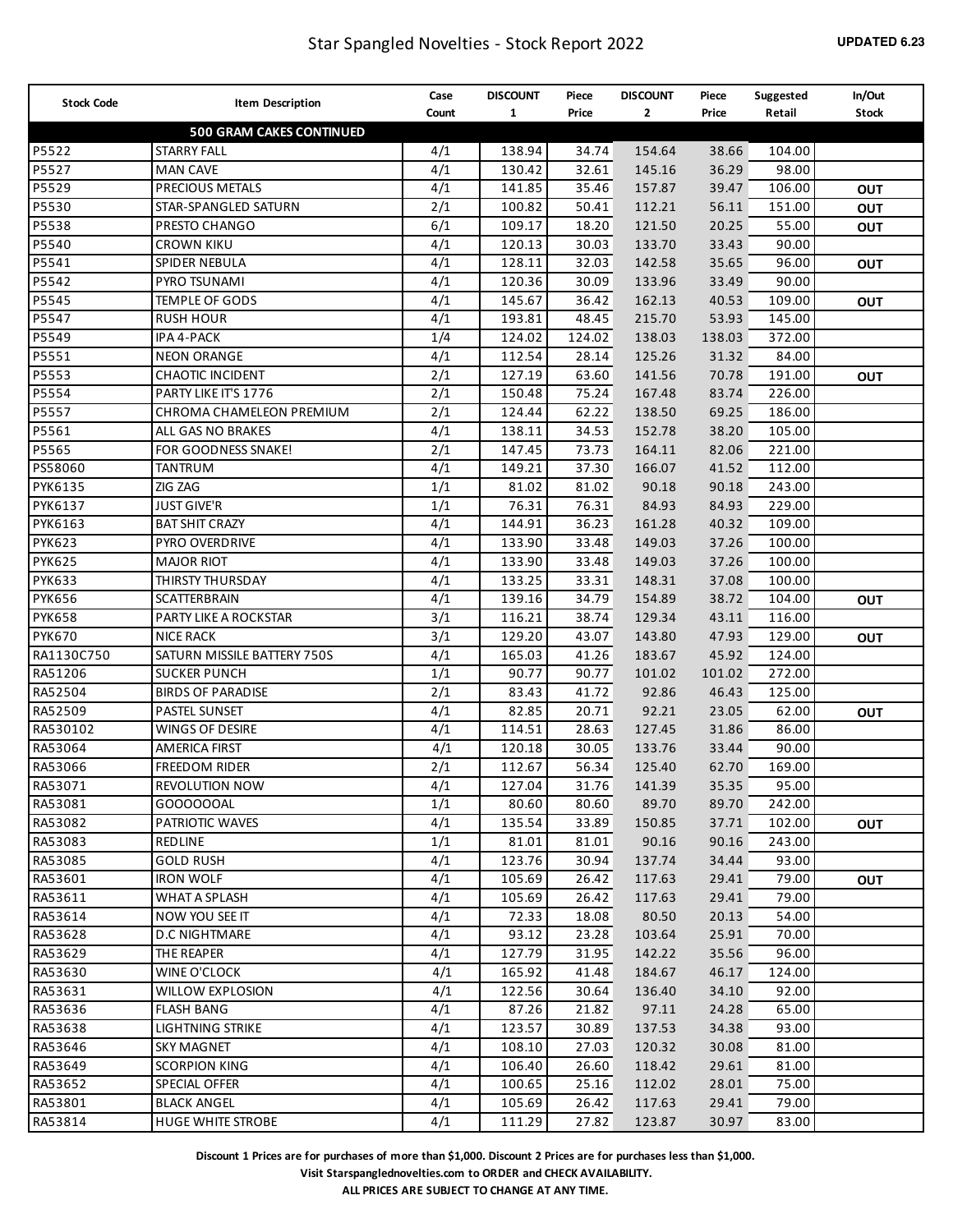| <b>Stock Code</b> | Item Description                   | Case  | <b>DISCOUNT</b> | Piece | <b>DISCOUNT</b> | Piece | Suggested | In/Out       |
|-------------------|------------------------------------|-------|-----------------|-------|-----------------|-------|-----------|--------------|
|                   |                                    | Count | $\mathbf{1}$    | Price | $\mathbf{2}$    | Price | Retail    | <b>Stock</b> |
|                   | <b>500 GRAM CAKES CONTINUED</b>    |       |                 |       |                 |       |           |              |
| RA53817           | <b>HUGE RED &amp; WHITE STROBE</b> | 4/1   | 111.29          | 27.82 | 123.87          | 30.97 | 83.00     |              |
| RA54402           | <b>WILLOW COMBUSTION</b>           | 4/1   | 95.34           | 23.84 | 106.11          | 26.53 | 72.00     |              |
| RA54505           | VOODOO                             | 4/1   | 127.94          | 31.99 | 142.40          | 35.60 | 96.00     | <b>OUT</b>   |
| RA54508           | <b>EVIL TEMPTATION</b>             | 2/1   | 145.30          | 72.65 | 161.72          | 80.86 | 218.00    | OUT          |
|                   | <b>ARTILLERY</b>                   |       |                 |       |                 |       |           |              |
| 00086             | <b>FESTIVAL BALL</b>               | 15/6  | 86.35           | 5.76  | 96.11           | 6.41  | 17.00     |              |
| BC6329            | <b>DIABLO</b>                      | 4/24  | 197.89          | 49.47 | 220.25          | 55.06 | 148.00    |              |
| <b>BC6438</b>     | THE PATRIOT 6"                     | 3/24  | 203.83          | 67.94 | 226.86          | 75.62 | 204.00    |              |
| BC6441            | <b>MAGNUM ARTILLERY</b>            | 12/12 | 185.02          | 15.42 | 205.93          | 17.16 | 46.00     | OUT          |
| BC6442            | STAR SPANGLED CANNON               | 12/12 | 238.90          | 19.91 | 265.90          | 22.16 | 60.00     | <b>OUT</b>   |
| BC6445            | <b>NEON DIABLO 5"</b>              | 12/6  | 187.58          | 15.63 | 208.78          | 17.40 | 47.00     | <b>OUT</b>   |
| BP2215            | #500 BROTHERS COLLECTION           | 3/4   | 96.83           | 32.28 | 107.77          | 35.93 | 97.00     |              |
| BP2442            | UP. ROAR                           | 12/6  | 175.20          | 14.60 | 194.99          | 16.25 | 44.00     |              |
| BP2690            | <b>RUCKUS</b>                      | 12/12 | 192.01          | 16.00 | 213.70          | 17.81 | 48.00     | OUT          |
| BP2691            | <b>HOMELAND FAVORITES</b>          | 12/12 | 190.92          | 15.91 | 212.49          | 17.71 | 48.00     |              |
| BP2919            | <b>AMERICAN CHIEF</b>              | 12/12 | 149.81          | 12.48 | 166.73          | 13.89 | 37.00     | OUT          |
| <b>BPA036</b>     | <b>SMOKE N MIRRORS</b>             | 4/3/6 | 167.60          | 41.90 | 186.54          | 46.64 | 126.00    | OUT          |
| <b>BPA091</b>     | <b>BRAVE NEW WORLD</b>             | 4/4/6 | 205.35          | 51.34 | 228.55          | 57.14 | 154.00    |              |
| <b>BPA099</b>     | LIGHT ENTERTAINMENT                | 4/4/6 | 220.23          | 55.06 | 245.12          | 61.28 | 165.00    | OUT          |
| <b>BPA109</b>     | MAELSTROM 6"                       | 3/4/6 | 191.19          | 63.73 | 212.79          | 70.93 | 191.00    |              |
| BS9001            | <b>FESTIVAL SHELLS</b>             | 15/6  | 84.13           | 5.61  | 93.64           | 6.25  | 17.00     |              |
| CEW520-C          | WHISTLING ARTILLERY CANISTERS      | 12/6  | 83.00           | 6.92  | 92.38           | 7.70  | 21.00     |              |
| F6003             | T-800 5"                           | 4/24  | 238.77          | 59.69 | 265.75          | 66.44 | 179.00    | OUT          |
| F6005             | <b>DUEL EXHAUST 6"</b>             | 6/12  | 205.82          | 34.30 | 229.08          | 38.18 | 103.00    | <b>OUT</b>   |
| F6017             | KOTO COLLECTION 5" & 6"            | 3/24  | 176.25          | 58.75 | 196.17          | 65.39 | 176.00    |              |
| F6021             | <b>BLACK MAMBA</b>                 | 4/24  | 184.61          | 46.15 | 205.47          | 51.37 | 138.00    |              |
| <b>FS009</b>      | MEGA 5" SHELL                      | 4/4/6 | 229.80          | 57.45 | 255.77          | 63.94 | 172.00    |              |
| FS009-12          | <b>MEGA 5" SHELL</b>               | 8/12  | 241.30          | 30.16 | 268.56          | 33.57 | 90.00     |              |
| FS009-6           | MEGA 5" SHELL                      | 16/6  | 246.56          | 15.41 | 274.42          | 17.15 | 46.00     | OUT          |
| <b>FS18</b>       | <b>GIGA SHELL</b>                  | 4/4/6 | 233.40          | 58.35 | 259.77          | 64.94 | 175.00    | <b>OUT</b>   |
| JP935             | <b>ZOMBIE BLASTER</b>              | 12/12 | 198.12          | 16.51 | 220.51          | 18.38 | 50.00     |              |
| LS515B            | <b>ARTILLERY SHELL</b>             | 12/6  | 82.25           | 6.85  | 91.54           | 7.63  | 21.00     |              |
| P00086            | <b>FESTIVAL BALL</b>               | 15/6  | 85.10           | 5.67  | 94.72           | 6.31  | 17.00     |              |
| P8029A            | ECHO IN THE EAR - 5 INCH           | 12/6  | 191.05          | 15.92 | 212.64          | 17.72 | 48.00     |              |
| P8031             | <b>G-FORCE</b>                     | 4/4/6 | 224.66          | 56.17 | 250.05          | 62.51 | 168.00    |              |
| P8042             | <b>NEON BRAWN</b>                  | 12/12 | 218.66          | 18.22 | 243.37          | 20.28 | 55.00     | <b>OUT</b>   |
| P8043             | <b>NEON BEEF</b>                   | 4/4/6 | 254.14          | 63.54 | 282.86          | 70.72 | 191.00    |              |
| P8044             | <b>DOUBLE DRAGON</b>               | 12/6  | 224.93          | 18.74 | 250.34          | 20.86 | 56.00     |              |
| P8046             | <b>RAINFIRE CANISTERS</b>          | 12/6  | 193.25          | 16.10 | 215.09          | 17.92 | 48.00     |              |
| <b>PRP405</b>     | <b>HOT SHOT SHELLS</b>             | 12/12 | 177.74          | 14.81 | 197.82          | 16.49 | 44.00     |              |
| <b>PV300</b>      | <b>ARTILLERY SHELLS</b>            | 15/12 | 160.58          | 10.71 | 178.73          | 11.92 | 32.00     |              |
| <b>PV310</b>      | <b>SHOTGUN SHELLS</b>              | 12/12 | 159.47          | 13.29 | 177.49          | 14.79 | 40.00     | <b>OUT</b>   |
| <b>PW515B</b>     | <b>ARTILLERY SHELL</b>             | 12/6  | 83.20           | 6.93  | 92.60           | 7.72  | 21.00     |              |
| <b>PW518A</b>     | <b>CRACKLING ARTILLERY SHELL</b>   | 12/6  | 83.20           | 6.93  | 92.60           | 7.72  | 21.00     |              |
| <b>PW520</b>      | <b>WHISTLING BUSTER</b>            | 12/6  | 85.10           | 7.09  | 94.72           | 7.89  | 21.00     |              |
| <b>PYK735</b>     | <b>POWER SHELLS</b>                | 4/4/6 | 216.69          | 54.17 | 241.18          | 60.29 | 163.00    | <b>OUT</b>   |
| <b>PYK737</b>     | <b>SLAMMER SHELLS</b>              | 4/24  | 218.46          | 54.62 | 243.15          | 60.79 | 164.00    |              |
| RA10601           | 4" MOVING TARGET                   | 12/6  | 152.95          | 12.75 | 170.23          | 14.19 | 38.00     |              |
| RA12401           | <b>NEON SKIES</b>                  | 4/24  | 201.16          | 50.29 | 223.89          | 55.97 | 151.00    |              |
| RA12402           | MOTHER OF ALL FIREWORKS            | 4/24  | 202.55          | 50.64 | 225.43          | 56.36 | 152.00    |              |
| RA30601           | 5" SUPERNOVA                       | 12/6  | 190.99          | 15.92 | 212.57          | 17.71 | 48.00     |              |
| RA30603           | NISHIKI BLAST 5"                   | 12/6  | 200.32          | 16.69 | 222.95          | 18.58 | 50.00     |              |
| RA32401           | 5 INCH CANISTER SHELLS             | 4/24  | 232.46          | 58.12 | 258.73          | 64.68 | 174.00    |              |

**Visit Starspanglednovelties.com to ORDER and CHECK AVAILABILITY.**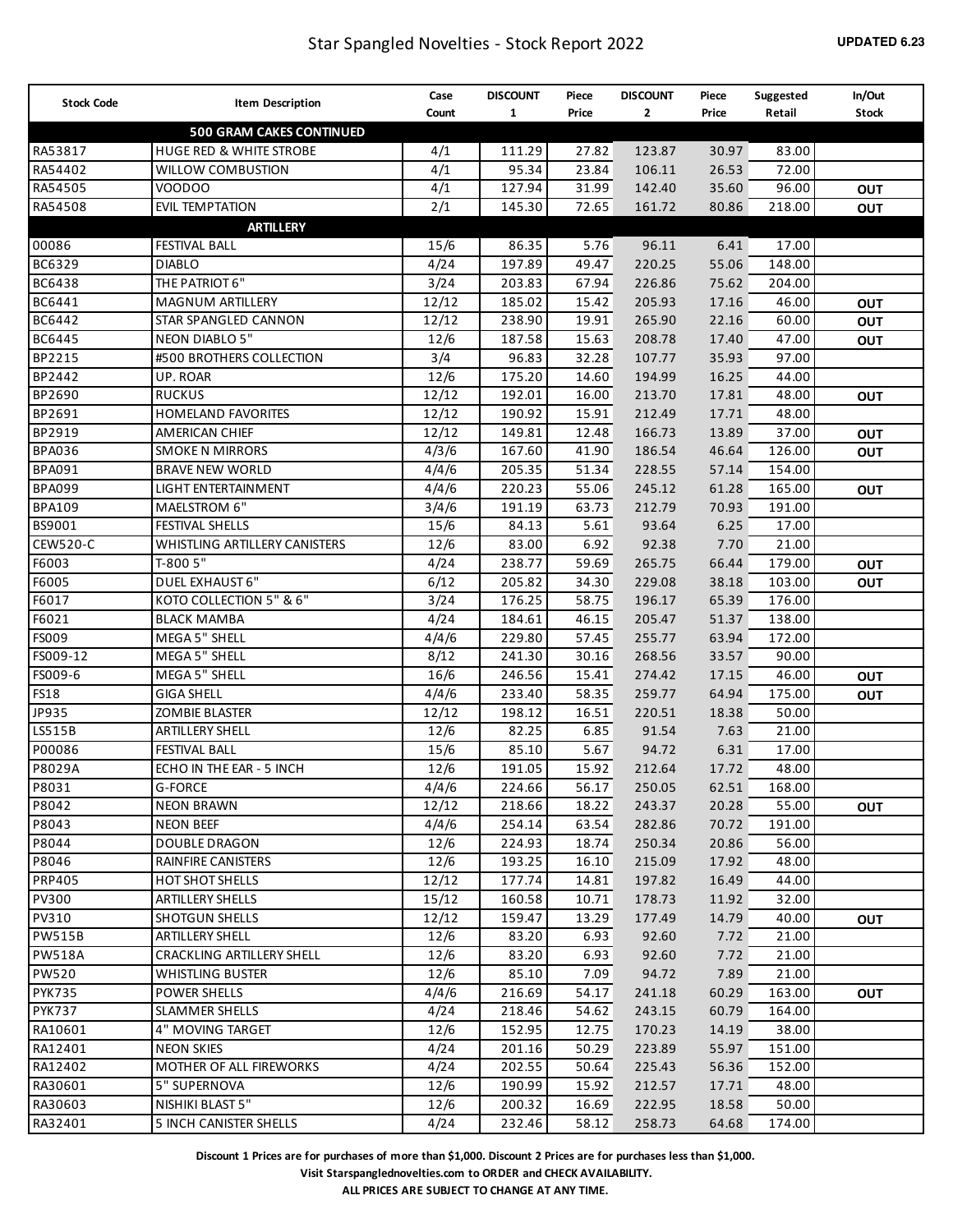| <b>Stock Code</b> | <b>Item Description</b>        | Case  | <b>DISCOUNT</b> | Piece  | <b>DISCOUNT</b> | Piece  | Suggested | In/Out       |
|-------------------|--------------------------------|-------|-----------------|--------|-----------------|--------|-----------|--------------|
|                   |                                | Count | $\mathbf{1}$    | Price  | $\mathbf{2}$    | Price  | Retail    | <b>Stock</b> |
|                   | <b>ARTILLERY CONTINUED</b>     |       |                 |        |                 |        |           |              |
| RA32404           | HOLY NISHIKI 5"                | 4/24  | 244.52          | 61.13  | 272.15          | 68.04  | 183.00    |              |
| RA32405           | LET FREEDOM RING 5"            | 4/24  | 232.46          | 58.12  | 258.73          | 64.68  | 174.00    |              |
| RA32406           | <b>GHOSTACULAR 5"</b>          | 3/24  | 188.00          | 62.67  | 209.24          | 69.75  | 188.00    |              |
| RA40001           | COLOR & BOOM ASSORTED SHELLS   | 1/1   | 179.37          | 179.37 | 199.63          | 199.63 | 538.00    |              |
| RA61201           | DOUBLE THUMP - DOUBLE BREAK 6" | 6/12  | 237.00          | 39.50  | 263.78          | 43.96  | 119.00    |              |
| RA62401           | 6" KING DRAGON                 | 3/24  | 193.32          | 64.44  | 215.17          | 71.72  | 193.00    |              |
| RA71201           | <b>FUTURAMA</b>                | 12/12 | 184.84          | 15.40  | 205.73          | 17.14  | 46.00     | Ουτ          |
| SW0008            | <b>FESTIVAL BALLS</b>          | 15/6  | 87.60           | 5.84   | 97.50           | 6.50   | 18.00     |              |
| SW834             | <b>HOMETOWN HERO</b>           | 4/36  | 272.12          | 68.03  | 302.86          | 75.72  | 204.00    |              |
| WHNS03            | #300 SINGLE SHOT TUBES         | 24/1  | 161.63          | 6.73   | 179.89          | 7.50   | 20.00     |              |
| ZF009             | MAGMA                          | 4/24  | 229.80          | 57.45  | 255.77          | 63.94  | 172.00    |              |
| ZF010             | <b>GIANT NEON</b>              | 4/24  | 233.39          | 58.35  | 259.76          | 64.94  | 175.00    |              |
|                   | <b>ASSORTMENTS</b>             |       |                 |        |                 |        |           |              |
| ATAS07            | <b>PYRO BUCKET S&amp;S</b>     | 8/1   | 154.98          | 19.38  | 172.49          | 21.57  | 60.00     |              |
| ATAS08            | LIL PYRO BUCKET S&S            | 12/1  | 123.56          | 10.30  | 137.52          | 11.46  | 31.00     |              |
| ATBBDIAM          | #6 DIAMOND ASSORTMENT          | 4/1   | 228.00          | 57.00  | 253.76          | 63.44  | 171.00    |              |
| ATBBPP6           | PARTY PACK #6                  | 4/1   | 254.94          | 63.74  | 283.75          | 70.94  | 191.00    | <b>OUT</b>   |
| ATBBPP6S          | PARTY PACK #6 S&S              | 4/1   | 227.04          | 56.76  | 252.70          | 63.17  | 170.00    | <b>OUT</b>   |
| ATBC0006          | <b>BUCKET O' FUN S&amp;S</b>   | 24/1  | 255.20          | 10.63  | 284.04          | 11.83  | 32.00     | <b>OUT</b>   |
| ATBC032           | EXCELLENT BAG                  | 6/1   | 111.85          | 18.64  | 124.49          | 20.75  | 56.00     | <b>OUT</b>   |
| ATBC08912         | JR PYRO BACKPACK S&S           | 12/1  | 152.34          | 12.70  | 169.55          | 14.13  | 39.00     |              |
| <b>ATBCBST</b>    | THE BEAST                      | 1/1   | 234.59          | 234.59 | 261.10          | 261.10 | 704.00    | <b>OUT</b>   |
| <b>ATBCITY</b>    | <b>BIG CITY DISPLAY</b>        | 3/1   | 287.28          | 95.76  | 319.74          | 106.58 | 287.00    | <b>OUT</b>   |
| ATEPP4S           | PARTY PACK #4 S&S              | 6/1   | 184.39          | 30.73  | 205.23          | 34.20  | 92.00     | <b>OUT</b>   |
| <b>ATGKCEL</b>    | <b>CELEBRATE AMERICA #5</b>    | 4/1   | 243.77          | 60.94  | 271.32          | 67.83  | 183.00    |              |
| ATGKPP5           | PARTY PACK #5                  | 4/1   | 272.23          | 68.06  | 302.99          | 75.75  | 204.00    | <b>OUT</b>   |
| ATGKPP5S          | PARTY PACK #5 S&S              | 4/1   | 200.31          | 50.08  | 222.95          | 55.74  | 150.00    | <b>OUT</b>   |
| <b>ATGOD</b>      | THE GODFATHER                  | 1/1   | 417.80          | 417.80 | 465.01          | 465.01 | 1253.00   |              |
| ATJPSS12          | <b>JUNIOR PYRO S&amp;S</b>     | 12/1  | 198.20          | 16.52  | 220.60          | 18.38  | 50.00     | <b>OUT</b>   |
| <b>ATKING</b>     | KING OF THE BLOCK              | 1/1   | 303.67          | 303.67 | 337.98          | 337.98 | 911.00    |              |
| ATKP1             | KIDS PACK S&S                  | 24/1  | 160.37          | 6.68   | 178.49          | 7.44   | 20.00     | <b>OUT</b>   |
| ATLG3BOX          | PARTY PACK #3                  | 6/1   | 177.06          | 29.51  | 197.07          | 32.84  | 89.00     |              |
| ATPP12            | PYRO PACK DISPLAY              | 12/1  | 191.48          | 15.96  | 213.12          | 17.76  | 48.00     | <b>OUT</b>   |
| <b>BC032</b>      | <b>EXCELLENT BAG</b>           | 6/1   | 111.85          | 18.64  | 124.49          | 20.75  | 56.00     | <b>OUT</b>   |
| BPA046            | <b>BROTHERS CONTAINER LOAD</b> | 1/1   | 385.30          | 385.30 | 428.84          | 428.84 | 1156.00   |              |
| <b>BPA088</b>     | THE MAX                        | 1/1   | 479.93          | 479.93 | 534.16          | 534.16 | 1440.00   | <b>OUT</b>   |
| CE903             | AMERICAS ASSORTMENT            | 4/1   | 232.69          | 58.18  | 258.98          | 64.75  | 175.00    |              |
| 1003972           | MORE FOR YOUR MONEY            | 8/1   | 172.76          | 21.60  | 192.28          | 24.05  | 65.00     |              |
| P0017             | <b>FLYING SPACE</b>            | 6/1   | 181.46          | 30.24  | 201.96          | 33.66  | 91.00     |              |
| P0026A            | <b>CONTAINER LOAD RED</b>      | 1/12  | 93.87           | 93.87  | 104.47          | 104.47 | 282.00    | <b>OUT</b>   |
| P0027A            | <b>CONTAINER LOAD BLUE</b>     | 1/4   | 124.33          | 124.33 | 138.38          | 138.38 | 373.00    |              |
| P0039             | <b>CEO OF ASSORTMENTS</b>      | 1/1   | 528.39          | 528.39 | 588.09          | 588.09 | 1585.00   |              |
| <b>PV121</b>      | FIREWORKS ASST. TRAY #1 S&S    | 18/1  | 264.55          | 14.70  | 294.44          | 16.36  | 45.00     |              |
| <b>PV124</b>      | FIREWORKS ASST. TRAY #4 S&S    | 6/1   | 172.22          | 28.71  | 191.68          | 31.95  | 87.00     |              |
| <b>PV143</b>      | VALUE ASST. POLY BAG S&S       | 18/1  | 152.52          | 8.48   | 169.75          | 9.43   | 27.00     |              |
| FS5555            | Z-PACK #1 - 500 GRAM CAKES     | 1/3   | 123.36          | 123.36 | 137.29          | 137.29 | 370.00    |              |
| FS2700            | Z-PACK #2 - 500 GRAM CAKES     | 1/4   | 80.60           | 80.60  | 89.70           | 89.70  | 242.00    | <b>OUT</b>   |
| ZF2003            | Z-PACK #3 - MULTISHOTS         | 1/12  | 99.76           | 99.76  | 111.03          | 111.03 | 299.00    |              |
| ZF2004            | Z-PACK #4 - FOUNTAINS          | 1/15  | 69.40           | 69.40  | 77.24           | 77.24  | 208.00    | <b>OUT</b>   |
| ZF2005            | Z-PACK #5 - MULTISHOTS         | 1/12  | 115.96          | 115.96 | 129.06          | 129.06 | 348.00    | OUT          |
| ZF2006            | Z-PACK #6 - 500 GRAM CAKES     | 1/6   | 97.91           | 97.91  | 108.97          | 108.97 | 294.00    |              |
| ZF2007            | Z-PACK #7 - 500 GRAM CAKES     | 1/4   | 85.43           | 85.43  | 95.08           | 95.08  | 256.00    | <b>OUT</b>   |
| ZF2009            | Z-PACK #9 - 500 GRAM CAKES     | 1/4   | 75.57           | 75.57  | 84.11           | 84.11  | 226.71    |              |

**Visit Starspanglednovelties.com to ORDER and CHECK AVAILABILITY.**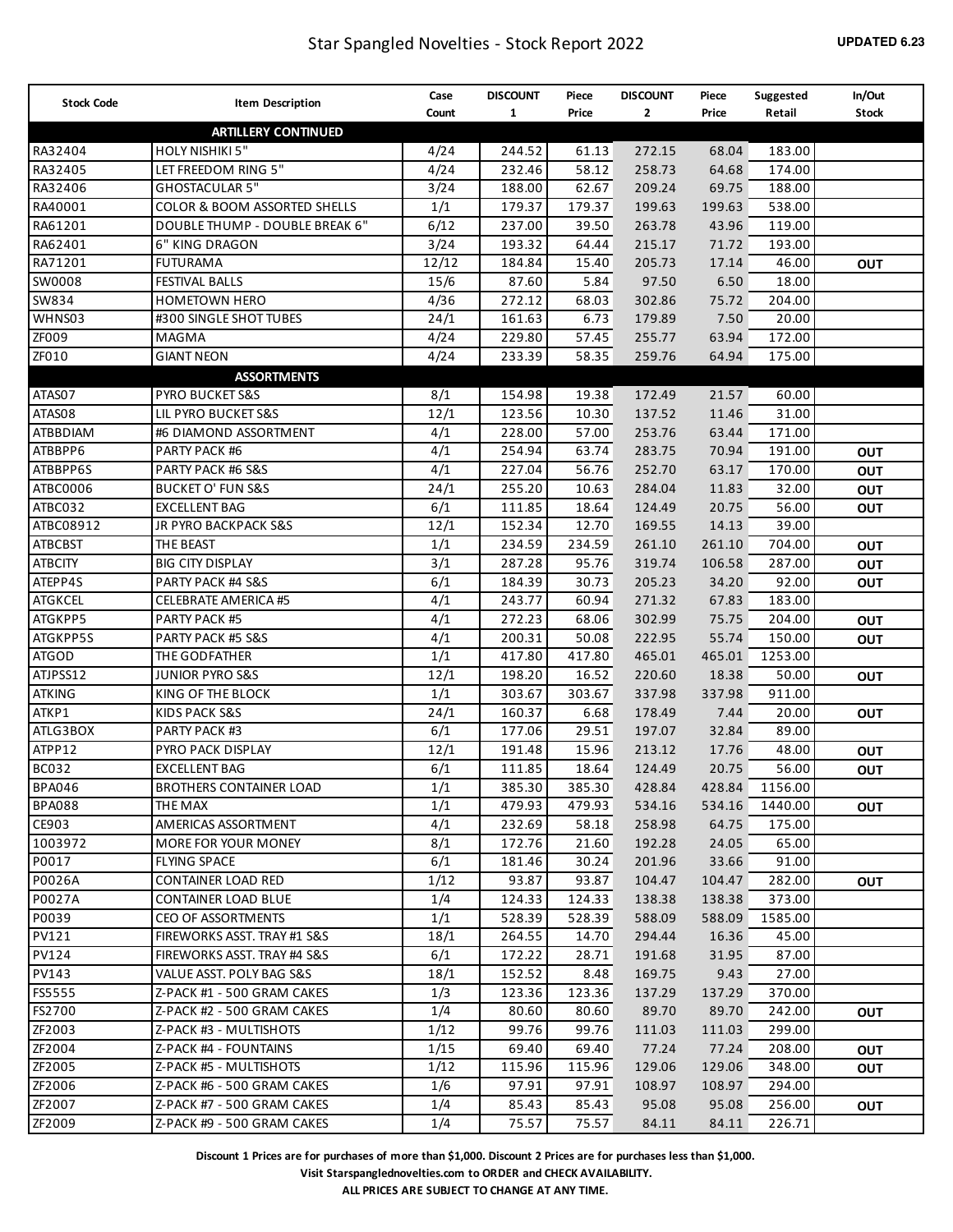| <b>Stock Code</b> | <b>Item Description</b>        | Case     | <b>DISCOUNT</b> | Piece  | <b>DISCOUNT</b> | Piece  | Suggested | In/Out       |
|-------------------|--------------------------------|----------|-----------------|--------|-----------------|--------|-----------|--------------|
|                   |                                | Count    | $\mathbf{1}$    | Price  | $\mathbf{2}$    | Price  | Retail    | <b>Stock</b> |
|                   | <b>ASSORTMENTS CONTINUED</b>   |          |                 |        |                 |        |           |              |
| ZF2011            | Z-PACK #11 - 500 GRAM CAKES    | 1/4      | 112.38          | 112.38 | 125.07          | 125.07 | 337.00    | <b>OUT</b>   |
| ZF2012            | Z-PACK #12 - 500 GRAM CAKES    | 1/6      | 112.62          | 112.62 | 125.35          | 125.35 | 338.00    |              |
| ZF2013            | Z-PACK #13 - FOUNTAINS         | 1/12     | 73.43           | 73.43  | 81.72           | 81.72  | 220.00    | OUT          |
| ZF2014            | Z-PACK #14 - RACKS             | 1/2      | 144.36          | 144.36 | 160.67          | 160.67 | 433.00    | OUT          |
| ZF2015            | Z PACK #15 - 500 GRAM CAKES    | 1/4      | 112.09          | 112.09 | 124.76          | 124.76 | 336.00    | <b>OUT</b>   |
| ZF2016            | Z-PACK #16 - MULTISHOTS        | 1/12     | 133.09          | 133.09 | 148.12          | 148.12 | 399.00    |              |
|                   | <b>CANDLES</b>                 |          |                 |        |                 |        |           |              |
| <b>BC504</b>      | HANDFUL ROMAN CANDLE           | 36/5     | 114.28          | 3.17   | 127.19          | 3.53   | 10.00     | <b>OUT</b>   |
| <b>BC505</b>      | <b>GATLIN PACK</b>             | 8/8      | 101.71          | 12.71  | 113.20          | 14.15  | 38.00     | <b>OUT</b>   |
| BP3094            | PYROPAINT BALLS                | 21/10    | 122.80          | 5.85   | 136.67          | 6.51   | 18.00     |              |
| CE122RC           | <b>SKY THUNDER</b>             | 24/4     | 92.77           | 3.87   | 103.25          | 4.30   | 12.00     | <b>OUT</b>   |
| KM1854            | <b>BALLS OF FIRE 210 SHOTS</b> | 12/1     | 83.90           | 6.99   | 93.38           | 7.78   | 21.00     |              |
| KM1860            | ROMAN CANDLE ASSORTED POLY BAG | 18/8     | 80.53           | 4.47   | 89.63           | 4.98   | 13.00     | <b>OUT</b>   |
| KM1862            | 5 BALL CANDLES                 | 24/4     | 114.09          | 4.75   | 126.98          | 5.29   | 14.00     |              |
| P0018             | ROMAN CANDLE POLY PACK         | 10/1     | 122.63          | 12.26  | 136.48          | 13.65  | 37.00     |              |
| P4014A            | <b>HEAVY SPLASH</b>            | 36/4     | 92.91           | 2.58   | 103.40          | 2.87   | 8.00      |              |
| P4016             | <b>DRAGON TAILS</b>            | 30/5     | 134.73          | 4.49   | 149.95          | 5.00   | 13.00     | <b>OUT</b>   |
| P4017             | THUNDER MANIA                  | 24/4     | 89.83           | 3.74   | 99.98           | 4.17   | 11.00     |              |
| P4023             | 10 BALL ROMAN CANDLE           | 24/6     | 45.89           | 1.92   | 51.08           | 2.13   | 6.00      |              |
| P4024             | 10 BALL CRACKLING CANDLE       | 24/6     | 47.13           | 1.97   | 52.46           | 2.19   | 6.00      |              |
| P4027             | <b>CYCLONE 7</b>               | 18/4     | 121.30          | 6.74   | 132.96          | 7.39   | 20.00     |              |
| <b>PYK405</b>     | <b>HOT &amp; WILD</b>          | 24/4     | 105.35          | 4.39   | 117.25          | 4.89   | 13.00     |              |
| <b>PYK409</b>     | abSALUTE UNIT                  | 24/6     | 83.71           | 3.49   | 93.17           | 3.88   | 10.00     |              |
| <b>SMC140</b>     | CYBER CANDLE 140 SHOT          | 12/1     | 84.79           | 7.07   | 94.37           | 7.86   | 21.00     |              |
| <b>SMC142</b>     | <b>DOODLE NEON CANDLE</b>      | 12/1     | 79.48           | 6.62   | 88.46           | 7.37   | 20.00     |              |
| SRC611            | BIG AMERICAN CANDLE ASSORTMENT | 10/6     | 101.36          | 10.14  | 112.81          | 11.28  | 30.00     |              |
| SRC6515           | MAGICAL ROMAN CANDLE 10 BALL   | 24/6     | 47.20           | 1.97   | 52.53           | 2.19   | 6.00      |              |
| T6515             | ROMAN CANDLE 10 BALL           | 24/6     | 47.20           | 1.97   | 52.53           | 2.19   | 6.00      |              |
| <b>WP503</b>      | BOOM BOMB 10 BALL CANDLE       | 24/6     | 84.59           | 3.52   | 94.15           | 3.92   | 11.00     | <b>OUT</b>   |
|                   | <b>FIRECRACKERS</b>            |          |                 |        |                 |        |           |              |
| BC101-1/16000     | <b>FIRECRACKERS ROLL</b>       | 1/16000  | 98.48           | 98.48  | 109.61          | 109.61 | 295.00    |              |
| BC101-12/80/16    | <b>FLASHLIGHT FIRECRACKERS</b> | 12/80/16 | 103.63          | 8.64   | 115.34          | 9.61   | 26.00     | OUT          |
| BC101-24/40/16    | <b>FLASHLIGHT FIRECRACKERS</b> | 24/40/16 | 105.73          | 4.41   | 117.68          | 4.90   | 13.00     | <b>OUT</b>   |
| BC101-8/10/200    | <b>FIRECRACKERS</b>            | 8/10/200 | 94.37           | 11.80  | 105.03          | 13.13  | 35.00     | OUT          |
| BC101-8/20/100    | <b>FIRECRACKERS</b>            | 8/20/100 | 95.64           | 11.96  | 106.45          | 13.31  | 36.00     | OUT          |
| <b>BC105</b>      | LITTLE DYNAMITE                | 100/100  | 74.04           | 0.74   | 82.40           | 0.82   | 2.00      | OUT          |
| BC114             | BC RED/SILVER SALUTE ASSORTED  | 40/36    | 84.05           | 2.10   | 93.54           | 2.34   | 6.00      | <b>OUT</b>   |
| <b>BC118</b>      | <b>CRACKER BOMB</b>            | 48/3     | 91.51           | 1.91   | 101.85          | 2.12   | 6.00      | <b>OUT</b>   |
| 10000202          | M-5000 SALUTE CRACKER          | 40/36    | 63.99           | 1.60   | 71.22           | 1.78   | 5.00      | <b>OUT</b>   |
|                   | <b>FOUNTAINS</b>               |          |                 |        |                 |        |           |              |
| BC2014-2          | <b>CUCKOO/KILLER BEE</b>       | 24/4     | 86.28           | 3.60   | 96.03           | 4.00   | 11.00     | <b>OUT</b>   |
| BC2045            | <b>ASSORTED 9" FTNS</b>        | 18/4     | 141.39          | 7.86   | 157.36          | 8.74   | 24.00     | <b>OUT</b>   |
| BC2100            | THE GREAT BARRIER REEF         | 8/4      | 114.42          | 14.30  | 127.34          | 15.92  | 43.00     | <b>OUT</b>   |
| BC2174            | <b>FOUNTASTIC</b>              | 40/1     | 88.24           | 2.21   | 98.21           | 2.46   | 7.00      | <b>OUT</b>   |
| BC2202            | GAMMA                          | 36/1     | 68.38           | 1.90   | 76.11           | 2.11   | 6.00      | <b>OUT</b>   |
| BC2203            | QUIET                          | 24/1     | 87.32           | 3.64   | 97.19           | 4.05   | 11.00     | <b>OUT</b>   |
| BC2206            | <b>NEON LIGHTS</b>             | 6/1      | 96.31           | 16.05  | 107.19          | 17.87  | 48.00     | <b>OUT</b>   |
| BC2207            | <b>TROPICAL THUNDER</b>        | 6/1      | 88.99           | 14.83  | 99.04           | 16.51  | 44.00     | <b>OUT</b>   |
| BC2216            | 100 FOOT FOUNTAIN              | 12/1     | 88.30           | 7.36   | 98.28           | 8.19   | 22.00     | <b>OUT</b>   |
| BC2225            | <b>FISH CRAZY</b>              | 24/1     | 114.86          | 4.79   | 127.84          | 5.33   | 14.00     | <b>OUT</b>   |
| BC2227            | <b>BUG ZAPPER</b>              | 14/1     | 117.45          | 8.39   | 130.72          | 9.34   | 25.00     | <b>OUT</b>   |
| BC2231            | <b>NEON DRAGON</b>             | 12/1     | 78.30           | 6.53   | 87.15           | 7.26   | 20.00     | <b>OUT</b>   |
| BC2234            | <b>NEIGHBOR HATER</b>          | 24/1     | 54.44           | 2.27   | 60.59           | 2.52   | 7.00      | <b>OUT</b>   |

**Visit Starspanglednovelties.com to ORDER and CHECK AVAILABILITY.**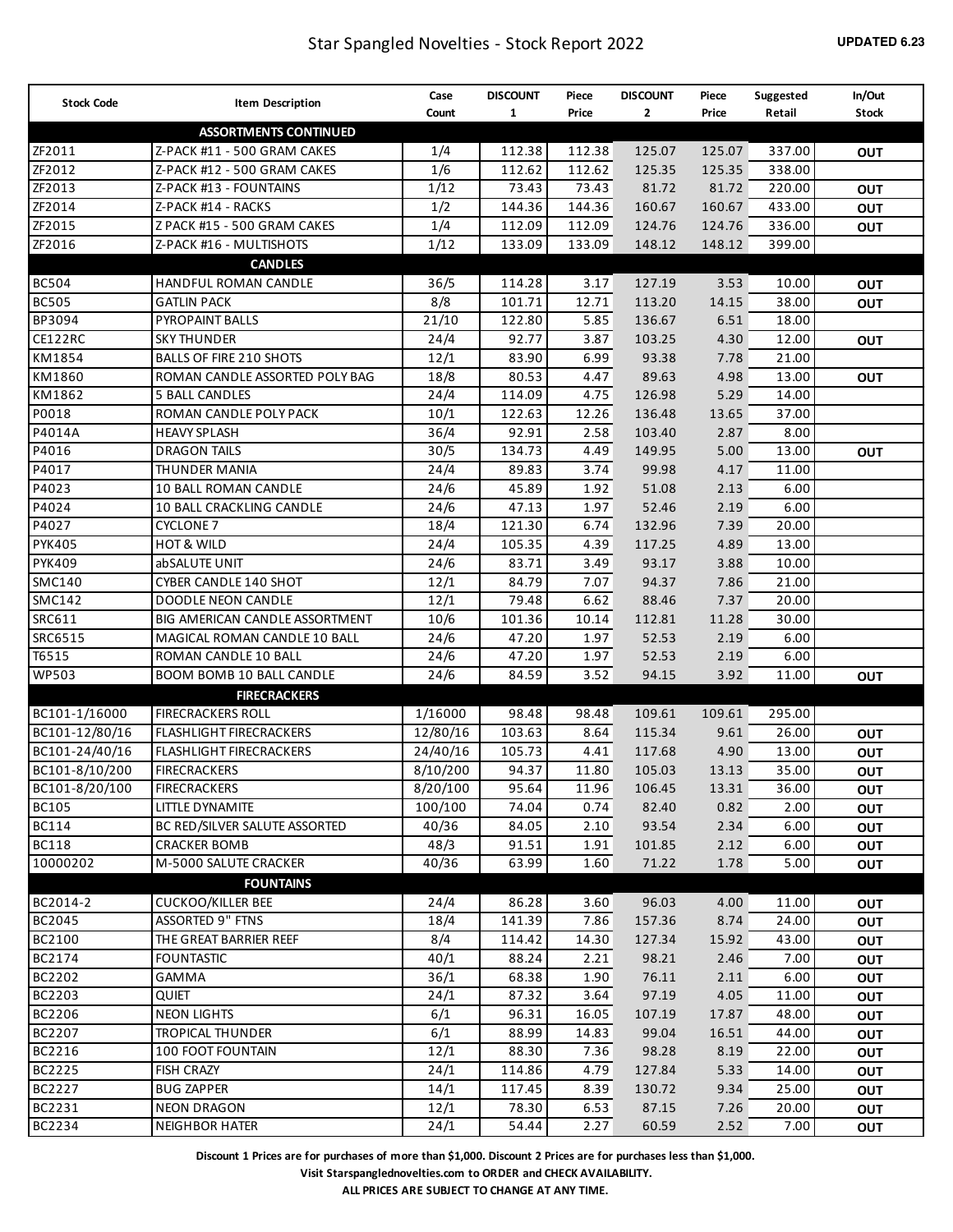| <b>Stock Code</b> | <b>Item Description</b>          | Case  | <b>DISCOUNT</b> | Piece  | <b>DISCOUNT</b> | Piece | Suggested | In/Out                   |
|-------------------|----------------------------------|-------|-----------------|--------|-----------------|-------|-----------|--------------------------|
|                   |                                  | Count | $\mathbf{1}$    | Price  | $\mathbf{2}$    | Price | Retail    | <b>Stock</b>             |
|                   | <b>FOUNTAINS CONTINUED</b>       |       |                 |        |                 |       |           |                          |
| BC2235            | <b>SUMMER RAIN</b>               | 16/1  | 108.87          | 6.80   | 121.17          | 7.57  | 20.00     | <b>OUT</b>               |
| BC2236            | <b>WILD CARD</b>                 | 4/1   | 98.66           | 24.67  | 109.80          | 27.45 | 74.00     | OUT                      |
| BC2239            | <b>MEDUSA</b>                    | 16/1  | 93.92           | 5.87   | 104.53          | 6.53  | 18.00     | OUT                      |
| BP4264            | <b>PURE FANTASY</b>              | 36/1  | 124.21          | 3.45   | 138.25          | 3.84  | 10.00     | <b>OUT</b>               |
| BP4281            | <b>FLUTTER BY</b>                | 12/1  | 97.46           | 8.12   | 108.47          | 9.04  | 24.00     | <b>OUT</b>               |
| BP4283            | <b>GINGERBREAD MAN</b>           | 8/1   | 76.24           | 9.53   | 84.85           | 10.61 | 29.00     |                          |
| BP4290            | LITTLE JOHN                      | 12/1  | 88.75           | 7.40   | 98.78           | 8.23  | 22.00     |                          |
| BP4301            | <b>BOOBY TRAP</b>                | 36/1  | 91.57           | 2.55   | 101.92          | 2.84  | 7.64      | OUT                      |
| BP4315            | <b>FAIRIES IN A JAR</b>          | 24/1  | 80.37           | 3.35   | 89.45           | 3.73  | 10.00     | <b>OUT</b>               |
| BP4320            | SLIVER OF SILVER                 | 36/8  | 83.06           | 2.31   | 92.45           | 2.57  | 7.00      |                          |
| BP4323            | <b>TOTALLY CIRCUS</b>            | 36/1  | 79.28           | 2.20   | 88.24           | 2.45  | 7.00      |                          |
| BP4334            | <b>HUMDINGER</b>                 | 18/1  | 103.19          | 5.73   | 114.84          | 6.38  | 17.00     |                          |
| <b>BPA095</b>     | <b>NEON NIGHTS</b>               | 6/5   | 90.37           | 3.01   | 100.58          | 3.35  | 9.00      | OUT                      |
| 1403009           | <b>KODIAK KILLER</b>             | 6/1   | 119.38          | 19.90  | 132.86          | 22.14 | 60.00     | OUT                      |
| CE11731           | AMAZING                          | 4/1   | 105.81          | 26.45  | 117.76          | 29.44 | 79.00     | <b>OUT</b>               |
| CE11821           | PREPARE FOR TAKEOFF              | 36/1  | 81.91           | 2.28   | 91.17           | 2.53  | 7.00      | OUT                      |
| CE20004           | 1776                             | 6/1   | 114.96          | 19.16  | 127.95          | 21.33 | 57.00     | <b>OUT</b>               |
| CE708             | NIGHT OWL FOUNTAIN               | 40/1  | 65.71           | 1.64   | 73.14           | 1.83  | 5.00      |                          |
| CE709             | <b>BULL WHIP FOUNTAIN</b>        | 40/1  | 65.71           | 1.64   | 73.14           | 1.83  | 5.00      |                          |
| CE710             | ARMADILLO FOUNTAIN               | 40/1  | 65.71           | 1.64   | 73.14           | 1.83  | 5.00      |                          |
| CE712             | <b>HIGH BALL FOUNTAIN</b>        | 12/1  | 83.81           | 6.98   | 93.28           | 7.77  | 21.00     |                          |
| CE718             | SHIP WRECKED FOUNTAIN            | 12/6  | 59.05           | 4.92   | 65.72           | 5.48  | 15.00     |                          |
| <b>FH31</b>       | <b>SWORD FOUNTAIN</b>            | 60/1  | 151.54          | 2.53   | 168.66          | 2.81  | 8.00      | OUT                      |
| 1003523           | SCREWBALL                        | 36/1  | 107.69          | 2.99   | 119.86          | 3.33  | 9.00      |                          |
| 1003325           | <b>NIGHT SABER</b>               | 60/1  | 156.73          | 2.61   | 174.43          | 2.91  | 8.00      |                          |
| 1003550           | <b>SKULL FOUNTAIN</b>            | 12/1  | 97.15           | 8.10   | 108.13          | 9.01  | 24.00     |                          |
| KM11302           | FRISKY STAR BURST FOUNTIAIN      | 36/1  | 74.32           | 2.06   | 82.72           | 2.30  | 6.00      | OUT                      |
| KM11363           | <b>BEHEMOTH</b>                  | 9/1   | 147.50          | 16.39  | 164.17          | 18.24 | 49.00     |                          |
| KM11365           | <b>MESMERIZE</b>                 | 24/1  | 108.02          | 4.50   | 120.22          | 5.01  | 14.00     | OUT                      |
| KM11379           | WORLDS STRONGEST FOUNTAIN        | 18/1  | 148.61          | 8.26   | 165.40          | 9.19  | 25.00     | <b>OUT</b>               |
| KM1210            | <b>GIRL POWER</b>                | 30/1  | 85.95           | 2.87   | 95.66           | 3.19  | 9.00      |                          |
| KM1284            | NEVER ENDING FOUNTAIN            | 24/1  | 142.75          | 5.95   | 158.88          | 6.62  | 18.00     | <b>OUT</b>               |
| KM30130           | <b>ALIEN FOUNTAIN</b>            | 12/1  | 87.72           | 7.31   | 97.63           | 8.14  | 22.00     |                          |
| LG2108            | <b>LIGHT SABER</b>               | 2/24  | 119.94          | 2.50   | 133.49          | 2.78  | 7.00      |                          |
| P3045             | <b>DREAM FLOWER FTN</b>          | 48/1  | 87.60           | $1.83$ | 97.50           | 2.03  | 5.00      |                          |
| P3066             | <b>GROUND BLOOM FTN</b>          | 24/1  | 63.98           | 2.67   | 71.21           | 2.97  | 8.00      | <b>OUT</b><br><b>OUT</b> |
| P3070             | <b>NOISY BOYS</b>                | 36/6  | 104.68          | 2.91   | 116.51          | 3.24  | 9.00      |                          |
| P3073             | <b>DANCING WITH GHOST</b>        | 24/1  | 95.91           | 4.00   | 106.74          | 4.45  | 12.00     |                          |
| P3084             | <b>BAD BOYS</b>                  | 24/1  | 116.99          | 4.87   | 130.20          | 5.43  | 15.00     |                          |
| P3088             | <b>SNOW CONE</b>                 | 8/1   | 87.20           | 10.90  | 97.05           | 12.13 | 33.00     |                          |
| P3090             | <b>KOI POND</b>                  | 12/1  | 80.69           | 6.72   | 89.81           | 7.48  | 20.00     |                          |
|                   |                                  | 8/1   | 97.23           |        |                 |       |           | <b>OUT</b>               |
| P3092             | <b>NEON JELLY BEANS</b>          |       |                 | 12.15  | 108.22          | 13.53 | 36.00     | OUT                      |
| P3097             | SNOW CONE JR.                    | 18/4  | 105.41          | 5.86   | 117.32          | 6.52  | 18.00     |                          |
| P3112             | $180^\circ$                      | 8/1   | 79.90           | 9.99   | 88.92           | 11.12 | 30.00     |                          |
| P3203             | <b>LIBERTY FOUNTAIN</b>          | 16/1  | 134.10          | 8.38   | 149.25          | 9.33  | 25.00     |                          |
| P3205             | <b>SILENT MODE</b>               | 12/1  | 110.14          | 9.18   | 122.58          | 10.22 | 28.00     |                          |
| P3207             | <b>PYRO BLENDS</b>               | 12/4  | 109.56          | 9.13   | 121.93          | 10.16 | 27.00     | <b>OUT</b>               |
| P3209             | <b>PUZZLE CUBE</b>               | 8/1   | 94.06           | 11.76  | 104.68          | 13.09 | 35.00     | <b>OUT</b>               |
| P3211             | KILLER FOUNTAIN                  | 6/1   | 132.22          | 22.04  | 147.16          | 24.53 | 66.00     |                          |
| P3213             | HAND-HELD SNOW CONE              | 2/24  | 102.91          | 2.14   | 114.53          | 2.39  | 6.00      | <b>OUT</b>               |
| P3214             | PUPPY FOUNTAIN                   | 2/8   | 127.77          | 63.89  | 139.98          | 69.99 | 190.00    |                          |
| P3215             | <b>GRAND CANYON</b>              | 8/1   | 98.13           | 12.27  | 108.67          | 13.59 | 37.00     |                          |
| SF60X             | <b>6 INCH ASSORTED FOUNTAINS</b> | 18/4  | 64.82           | 3.60   | 72.14           | 4.01  | 11.00     | <b>OUT</b>               |

**Visit Starspanglednovelties.com to ORDER and CHECK AVAILABILITY.**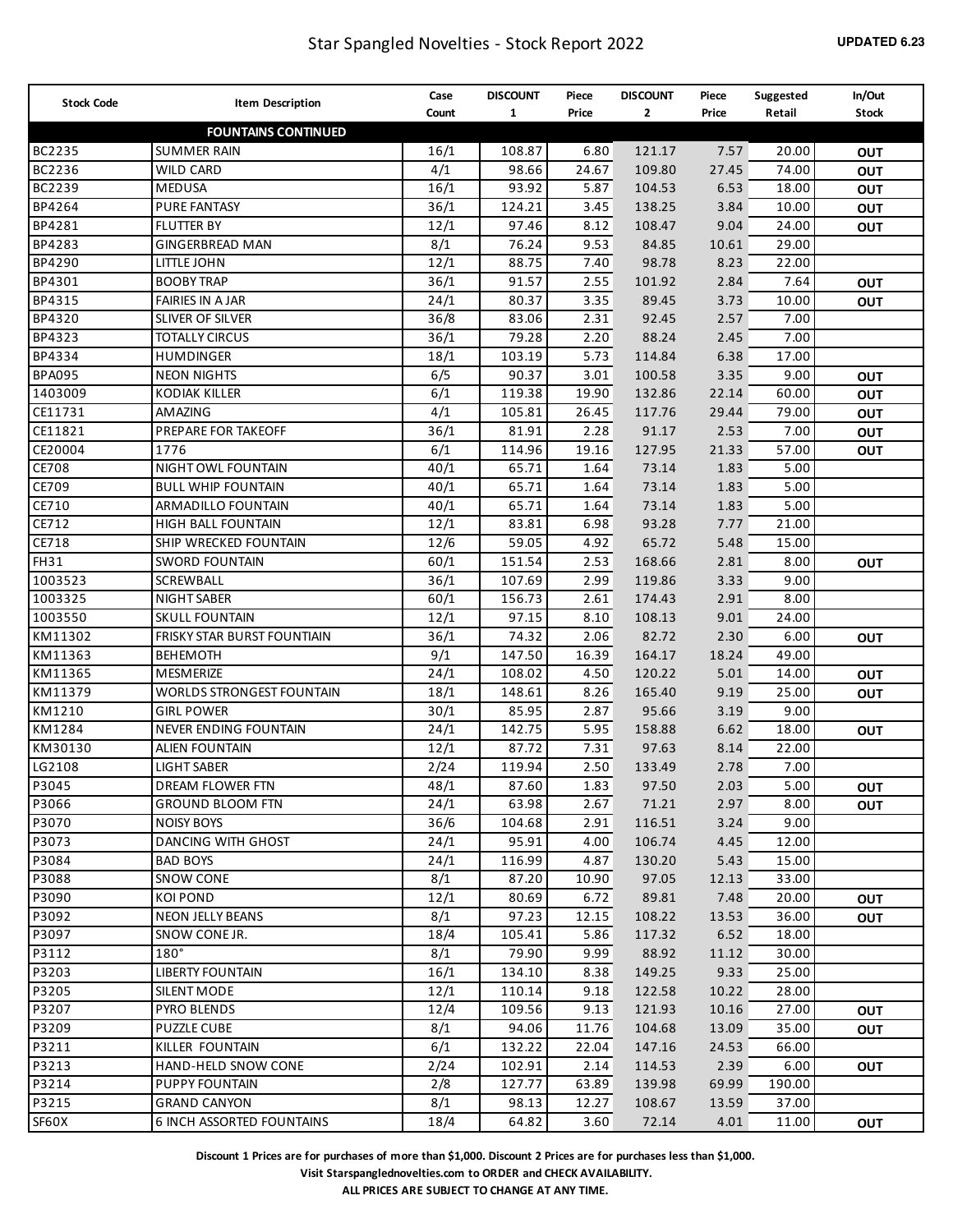| <b>Stock Code</b> | <b>Item Description</b>           | Case  | <b>DISCOUNT</b> | Piece | <b>DISCOUNT</b> | Piece | Suggested | In/Out       |
|-------------------|-----------------------------------|-------|-----------------|-------|-----------------|-------|-----------|--------------|
|                   |                                   | Count | $\mathbf{1}$    | Price | $\mathbf{2}$    | Price | Retail    | <b>Stock</b> |
|                   | <b>FOUNTAINS CONTINUED</b>        |       |                 |       |                 |       |           |              |
| SF827             | JUMPING JELLY BEANS               | 24/1  | 113.46          | 4.73  | 126.28          | 5.26  | 14.00     | <b>OUT</b>   |
| SF884             | LOUD AND CLEAR                    | 12/1  | 77.56           | 6.46  | 86.32           | 7.19  | 19.00     |              |
| SF892             | THE HEAT                          | 12/1  | 103.71          | 8.64  | 115.43          | 9.62  | 26.00     |              |
| SF895             | POPCORN FOUNTAIN                  | 16/1  | 68.88           | 4.31  | 76.66           | 4.79  | 13.00     | OUT          |
| SF89X             | 7 INCH ASSORTED FOUNTAINS         | 18/4  | 59.48           | 3.30  | 66.20           | 3.68  | 10.00     | OUT          |
| <b>SF900B</b>     | <b>IT'S A BOY</b>                 | 18/1  | 84.62           | 4.70  | 94.18           | 5.23  | 14.00     |              |
| SF900G            | <b>IT'S A GIRL</b>                | 18/1  | 82.51           | 4.58  | 91.83           | 5.10  | 14.00     |              |
|                   | <b>MULTISHOTS</b>                 |       |                 |       |                 |       |           |              |
| SF90X             | 9 INCH ASSORTED FOUNTAINS         | 18/4  | 84.85           | 4.71  | 94.44           | 5.25  | 14.00     | <b>OUT</b>   |
| 005719            | 19 SHOT FESTIVAL BALL             | 12/1  | 141.03          | 11.75 | 156.97          | 13.08 | 35.00     |              |
| BC6279            | <b>GOING HAYWIRE</b>              | 12/1  | 100.11          | 8.34  | 111.42          | 9.29  | 25.00     | <b>OUT</b>   |
| BC6426            | <b>ROAD RAGE</b>                  | 12/1  | 76.95           | 6.41  | 85.64           | 7.14  | 19.00     |              |
| BC6449            | <b>FIREWORKS FIESTA</b>           | 12/1  | 96.46           | 8.04  | 107.36          | 8.95  | 24.00     | <b>OUT</b>   |
| BP2001            | <b>MARTIN BOMBERS</b>             | 24/1  | 108.79          | 4.53  | 121.08          | 5.05  | 14.00     |              |
| BP2002            | <b>SUPER STALLION</b>             | 24/1  | 107.38          | 4.47  | 119.51          | 4.98  | 13.00     |              |
| BP2098            | <b>BLING BLING</b>                | 12/1  | 96.01           | 8.00  | 106.85          | 8.90  | 24.00     |              |
| BP2115            | <b>DAFFODIL</b>                   | 24/1  | 108.79          | 4.53  | 121.08          | 5.05  | 14.00     |              |
| BP2154            | KILLER ALLIGATOR                  | 8/1   | 88.24           | 11.03 | 98.21           | 12.28 | 33.00     |              |
| BP2240            | <b>INSTANT REPLAY</b>             | 12/1  | 94.39           | 7.87  | 105.05          | 8.75  | 24.00     |              |
| BP2339            | <b>DENVER</b>                     | 12/1  | 75.38           | 6.28  | 83.90           | 6.99  | 19.00     | <b>OUT</b>   |
| BP2378            | AF ONE                            | 24/1  | 106.52          | 4.44  | 118.55          | 4.94  | 13.00     |              |
| BP2392            | <b>GRAND CANYON</b>               | 24/1  | 103.42          | 4.31  | 115.10          | 4.80  | 13.00     |              |
| BP2460            | STOP N GO                         | 12/1  | 98.35           | 8.20  | 109.46          | 9.12  | 25.00     |              |
| BP2461            | SUSPENDED ANIMATION               | 12/1  | 99.05           | 8.25  | 110.24          | 9.19  | 25.00     |              |
| BP2815            | MAGNIFICENT FESTIVAL              | 12/1  | 88.24           | 7.35  | 98.21           | 8.18  | 22.00     |              |
| BP2905            | THE RED, WHITE & BLUE SALUTE      | 12/1  | 106.44          | 8.87  | 118.47          | 9.87  | 27.00     |              |
| BP2924            | WILD WEST                         | 12/1  | 102.35          | 8.53  | 113.91          | 9.49  | 26.00     |              |
| BS6007            | CRAZY LIKE A FOX                  | 12/1  | 86.63           | 7.22  | 96.42           | 8.04  | 22.00     |              |
| BS6012            | PRETTY LITTLE FLYERS              | 12/4  | 88.83           | 7.40  | 98.87           | 8.24  | 22.00     | <b>OUT</b>   |
| BS6014            | <b>BEACH VIBES</b>                | 16/1  | 96.22           | 6.01  | 107.09          | 6.69  | 18.00     |              |
| 1403105           | <b>DOG FIGHT</b>                  | 12/1  | 117.55          | 9.80  | 130.83          | 10.91 | 30.00     |              |
| 1403138           | WHACKED                           | 12/1  | 109.47          | 9.13  | 121.84          | 10.16 | 28.00     |              |
| 1403139           | RAGE                              | 12/1  | 104.48          | 8.71  | 116.29          | 9.69  | 26.00     |              |
| <b>CE0530B</b>    | LG TWITTER GLITTER                | 18/4  | 99.76           | 5.54  | 111.03          | 6.17  | 17.00     | <b>OUT</b>   |
| CE14861           | <b>BACK OFF</b>                   | 16/1  | 101.93          | 6.37  | 113.45          | 7.09  | 19.00     |              |
| CE14871           | <b>DAWG TIRED</b>                 | 16/1  | 104.20          | 6.51  | 115.97          | 7.25  | 20.00     |              |
| CE15001           | <b>HAPPY CLOWN BOMB</b>           | 12/1  | 96.72           | 8.06  | 107.64          | 8.97  | 24.00     |              |
| CE20014           | <b>RIDIN DIRTY</b>                | 12/1  | 95.51           | 7.96  | 106.30          | 8.86  | 24.00     |              |
| CE20016           | HARDCORE                          | 16/1  | 109.90          | 6.87  | 122.32          | 7.65  | 21.00     |              |
| CE20043           | <b>MAFIA</b>                      | 12/1  | 96.33           | 8.03  | 107.21          | 8.94  | 24.00     |              |
| CE2112            | EVIL CLOWN                        | 24/1  | 108.55          | 4.52  | 120.82          | 5.03  | 14.00     | <b>OUT</b>   |
| CE2806            | <b>HEART ACHES</b>                | 12/1  | 92.81           | 7.73  | 103.29          | 8.61  | 23.00     |              |
| CE2893            | <b>JAW BREAKER</b>                | 12/1  | 87.00           | 7.25  | 96.83           | 8.07  | 22.00     |              |
| CET2507           | <b>48 SHOT COLOR PEARL FLOWER</b> | 80/1  | 71.10           | 0.89  | 79.13           | 0.99  | 3.00      |              |
| 1003107           | AMERICAN MUSCLE                   | 40/1  | 161.73          | 4.04  | 180.01          | 4.50  | 12.00     | <b>OUT</b>   |
| 1003347           | ASSORTED 200 GRAM CAKES           | 4/3   | 88.74           | 22.19 | 98.77           | 24.69 | 67.00     | <b>OUT</b>   |
| KM13177           | CRAZY EXCITING                    | 12/1  | 176.90          | 14.74 | 196.89          | 16.41 | 44.00     |              |
| KM13246           | <b>MOTOR MOUTH</b>                | 12/1  | 113.50          | 9.46  | 126.32          | 10.53 | 28.00     |              |
| KM13306           | ALL IN ONE                        | 5/6   | 121.79          | 4.06  | 135.55          | 4.52  | 12.00     |              |
| KM13377           |                                   | 36/1  | 107.59          | 2.99  | 119.75          | 3.33  | 9.00      |              |
| KM13380           | LUNA CHICK<br><b>EXECUTIONER</b>  | 36/1  | 129.20          | 3.59  | 143.80          | 3.99  | 11.00     |              |
| KM13404           | <b>HONEY BADGER</b>               |       | 110.34          | 13.79 | 122.80          | 15.35 | 41.00     |              |
|                   |                                   | 8/1   |                 |       |                 |       |           |              |
| KM13418           | <b>JUST HANGING</b>               | 12/1  | 105.89          | 8.82  | 117.86          | 9.82  | 26.00     |              |

**Visit Starspanglednovelties.com to ORDER and CHECK AVAILABILITY.**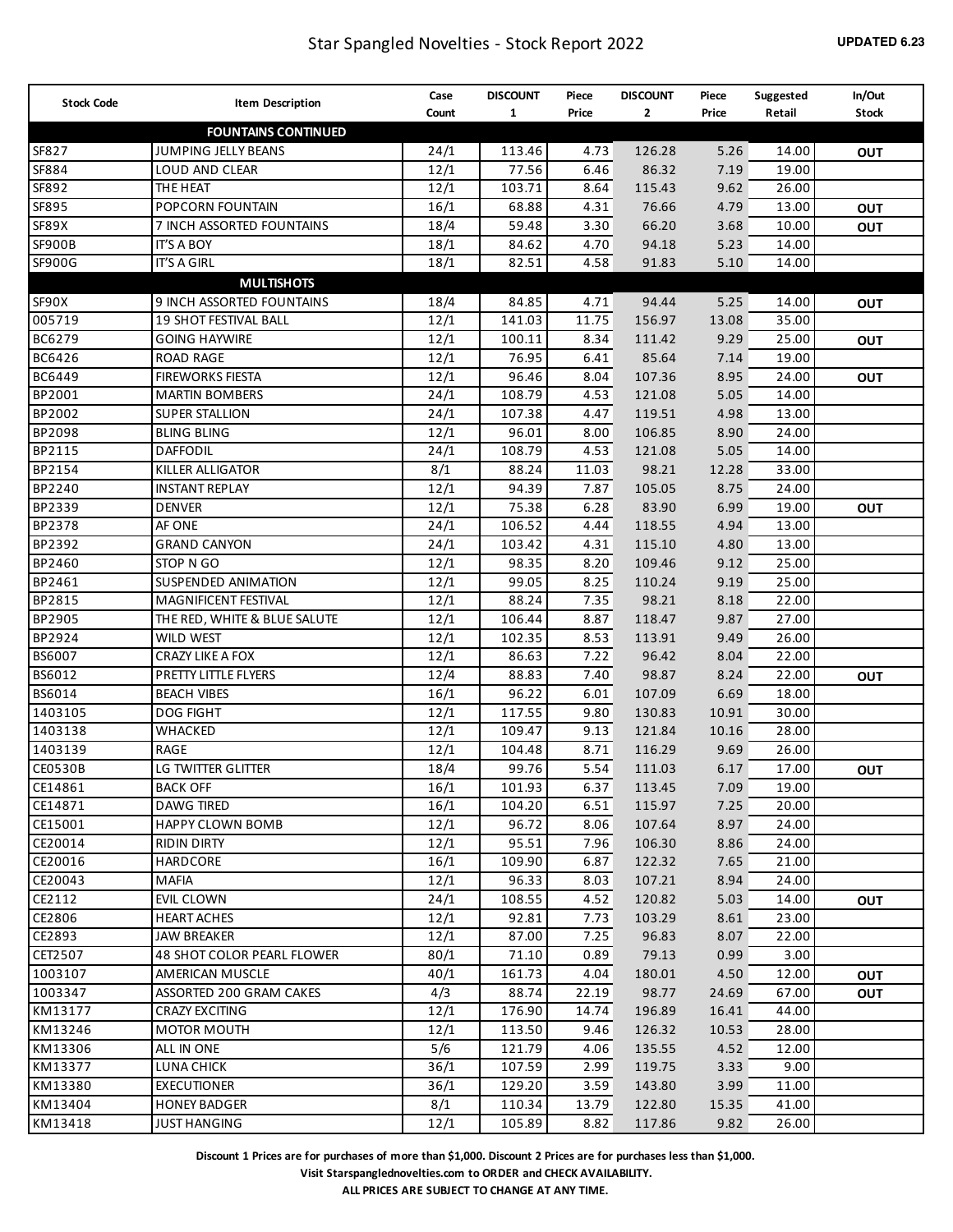| <b>Stock Code</b>              | <b>Item Description</b>              | Case  | <b>DISCOUNT</b>  | Piece        | <b>DISCOUNT</b>  | Piece         | Suggested      | In/Out     |
|--------------------------------|--------------------------------------|-------|------------------|--------------|------------------|---------------|----------------|------------|
|                                |                                      | Count | $\mathbf{1}$     | Price        | $\mathbf{2}$     | Price         | Retail         | Stock      |
|                                | <b>MULTISHOTS CONTINUED</b>          |       |                  |              |                  |               |                |            |
| KM13423                        | THINK TWICE                          | 16/1  | 96.93            | 6.06         | 107.88           | 6.75          | 18.00          |            |
| KM13432                        | <b>BITE YOUR TUSHY</b>               | 12/1  | 142.12           | 11.84        | 158.17           | 13.18         | 36.00          |            |
| KM13435                        | <b>ANGRY BEAVER</b>                  | 8/1   | 103.63           | 12.95        | 115.33           | 14.42         | 39.00          |            |
| KM13515                        | <b>ROADTRIP</b>                      | 12/1  | 104.61           | 8.72         | 116.43           | 9.70          | 26.00          |            |
| P5010                          | <b>MERCURIAL BEE</b>                 | 24/1  | 105.60           | 4.40         | 117.53           | 4.90          | 13.00          |            |
| P5011                          | <b>BUMP BEAR</b>                     | 24/1  | 104.40           | 4.35         | 116.20           | 4.84          | 13.00          |            |
| P5109                          | <b>GREAT EXPECTATION</b>             | 24/1  | 96.17            | 4.01         | 107.04           | 4.46          | 12.00          |            |
| P5111                          | <b>CRACKING MINE</b>                 | 18/2  | 86.79            | 4.83         | 96.60            | 5.37          | 15.00          |            |
| P5118                          | <b>STRONG MAN</b>                    | 12/1  | 87.15            | 7.26         | 97.00            | 8.08          | 22.00          |            |
| P5122                          | <b>EYE CANDY</b>                     | 8/1   | 61.71            | 7.71         | 68.68            | 8.59          | 23.00          |            |
| P5125B                         | <b>CHERRY BOMBER</b>                 | 8/1   | 84.29            | 10.54        | 93.81            | 11.73         | 32.00          |            |
| P5126                          | <b>BIG N BAD</b>                     | 8/1   | 87.31            | 10.91        | 97.17            | 12.15         | 33.00          |            |
| P5143                          | <b>SMOKE DRAGON</b>                  | 12/1  | 105.87           | 8.82         | 117.83           | 9.82          | 26.00          |            |
| P5144                          | SKY SHOOTER 100 SHOT                 | 12/1  | 119.35           | 9.95         | 132.83           | 11.07         | 30.00          |            |
| P5145                          | AMAZING BALLET MINI 100 SHOT         | 4/1   | 144.88           | 36.22        | 161.25           | 40.31         | 109.00         |            |
| P5147                          | THERMAL BLAST                        | 12/1  | 92.72            | 7.73         | 103.19           | 8.60          | 23.00          |            |
| P5153                          | <b>WINTER BALLISTIC</b>              | 12/1  | 79.82            | 6.65         | 88.84            | 7.40          | 20.00          |            |
| P5157                          | <b>TOO FISHY</b>                     | 8/1   | 83.48            | 10.44        | 92.91            | 11.61         | 31.00          |            |
| P5169                          | LACE COMBUSTION                      | 8/1   | 73.38            | 9.17         | 81.67            | 10.21         | 28.00          |            |
| P5174                          | PREMIUM COLOR PEARL 96 SHOT          | 40/1  | 69.88            | 1.75         | 77.78            | 1.94          | 5.00           | <b>OUT</b> |
| P5181                          | <b>CHROMA CHAMELEON</b>              | 8/1   | 76.70            | 9.59         | 85.36            | 10.67         | 29.00          |            |
| P5182                          | <b>TOP MAVERICK</b>                  | 16/1  | 110.38           | 6.90         | 122.85           | 7.68          | 21.00          |            |
| P5183                          | <b>CYCLONE WARNING</b>               | 16/1  | 115.51           | 7.22         | 128.56           | 8.04          | 22.00          |            |
| P5184                          | <b>NATION OVATION</b>                | 16/1  | 84.72            | 5.30         | 94.29            | 5.89          | 16.00          |            |
| P5185                          | SIREN'S CALL                         | 12/1  | 91.01            | 7.58         | 101.29           | 8.44          | 23.00          |            |
| P5194                          | NOISE COMPLAINT                      | 8/1   | 78.59            | 9.82         | 87.47            | 10.93         | 29.00          |            |
| P5604                          | SATURN MISSILE BATTERY 100 SHOT      | 30/1  | 73.32            | 2.45         | 81.60            | 2.73          | 8.00           |            |
| P5604C                         | SATURN MISSILE BATTERY 200 SHOT      | 15/1  | 100.16           | 6.68         | 111.48           | 7.43          | 20.00          |            |
| <b>PK7702A</b>                 | PREMIUM HAPPY PLANET                 | 24/1  | 77.42            | 3.23         | 86.16            | 3.59          | 10.00          |            |
| PL901                          | <b>GARDEN IN SPRING</b>              | 40/1  | 76.37            | 1.91         | 85.00            | 2.12          | 6.00           |            |
| PRP603                         | AGGRESSIVE                           | 24/1  | 117.73           | 4.91         | 131.03           | 5.46          | 15.00          |            |
| PRP604                         | <b>HATEFUL</b>                       | 24/1  | 117.73           | 4.91         | 131.03           | 5.46          | 15.00          |            |
| <b>PRP605</b>                  | <b>HOSTILE</b>                       | 24/1  | 117.73           | 4.91         | 131.03           | 5.46          | 15.00          |            |
| <b>PRP606</b>                  | <b>FORCEFUL</b>                      | 24/1  | 117.73           | 4.91         | 131.03           | 5.46          | 15.00          |            |
| <b>PYK601</b>                  | <b>CRASHING RAINBOW</b>              | 12/1  | 110.01           | 9.17         | 122.44           | 10.20         | 28.00          |            |
| <b>PYK603</b>                  | HOT, HOT, HOT                        | 12/1  | 104.81           | 8.73         | 116.65           | 9.72          | 26.00          |            |
| <b>PYK604</b>                  | <b>COCONUT TREE</b>                  | 12/1  | 121.95           | 10.16        | 135.73           | 11.31         | 30.00          | <b>OUT</b> |
| <b>PYK605</b>                  | SUPER CRACKLING RAINBOW              | 12/1  | 103.18           | 8.60         | 114.84           | 9.57          | 26.00          |            |
| <b>PYK607</b>                  | PYRO ALERT                           | 12/1  | 122.05           | 10.17        | 135.84           | 11.32         | 31.00          |            |
| <b>PYK609</b>                  | <b>WILD STALLION</b>                 | 24/1  | 115.36           | 4.81         | 128.40           | 5.35          | 14.00          |            |
| <b>PYK612</b>                  | SATURN MISSILE 200 SHOT              | 18/1  | 99.46            | 5.53         | 110.70           | 6.15          | 17.00          | Ουτ        |
| <b>PYK6128</b>                 | <b>COCONUT GROVE SONG</b>            | 12/1  | 103.76           | 8.65         | 115.48           | 9.62          | 26.00          |            |
| PYK6131                        | TURN IT LOOSE                        | 12/1  | 145.91           | 12.16        | 162.40           | 13.53         | 36.00          |            |
| <b>PYK614</b>                  | SATURN MISSILE 300 SHOT              | 12/1  | 98.98            | 8.25         | 110.16           | 9.18          | 25.00          | Ουτ        |
| <b>PYK615</b>                  | <b>CITY CRASHER</b>                  | 12/1  | 102.02           | 8.50         | 113.55           | 9.46          | 26.00          |            |
| PYK6151                        | CASH IN                              | 12/1  | 98.08            | 8.17         | 109.16           | 9.10          | 25.00          |            |
| <b>PYK621</b>                  | <b>GOLD BROCADE BASH</b>             | 8/1   | 107.09           | 13.39        | 119.19           | 14.90         | 40.00          | Ουτ        |
|                                |                                      |       |                  |              |                  |               |                |            |
| <b>PYK622</b><br><b>PYK644</b> | $F-16$<br><b>BUCK FEVER</b>          | 12/1  | 104.91<br>112.91 | 8.74<br>9.41 | 116.76<br>125.67 | 9.73<br>10.47 | 26.00<br>28.00 |            |
|                                |                                      | 12/1  |                  |              |                  |               |                | <b>OUT</b> |
| <b>PYK686</b>                  | <b>BUCK HUNTER</b>                   | 12/1  | 103.16<br>91.83  | 8.60<br>7.65 | 114.82           | 9.57<br>8.52  | 26.00<br>23.00 |            |
| RA22002<br>RA22003             | WILD HORSES<br><b>COLORFUL SKIES</b> | 12/1  | 96.13            | 8.01         | 102.21<br>106.99 | 8.92          | 24.00          | <b>OUT</b> |
|                                |                                      | 12/1  |                  |              |                  |               |                | Ουτ        |
| RA22004                        | <b>STROBING WILLOW</b>               | 12/1  | 93.20            | 7.77         | 103.73           | 8.64          | 23.00          |            |

**Visit Starspanglednovelties.com to ORDER and CHECK AVAILABILITY.**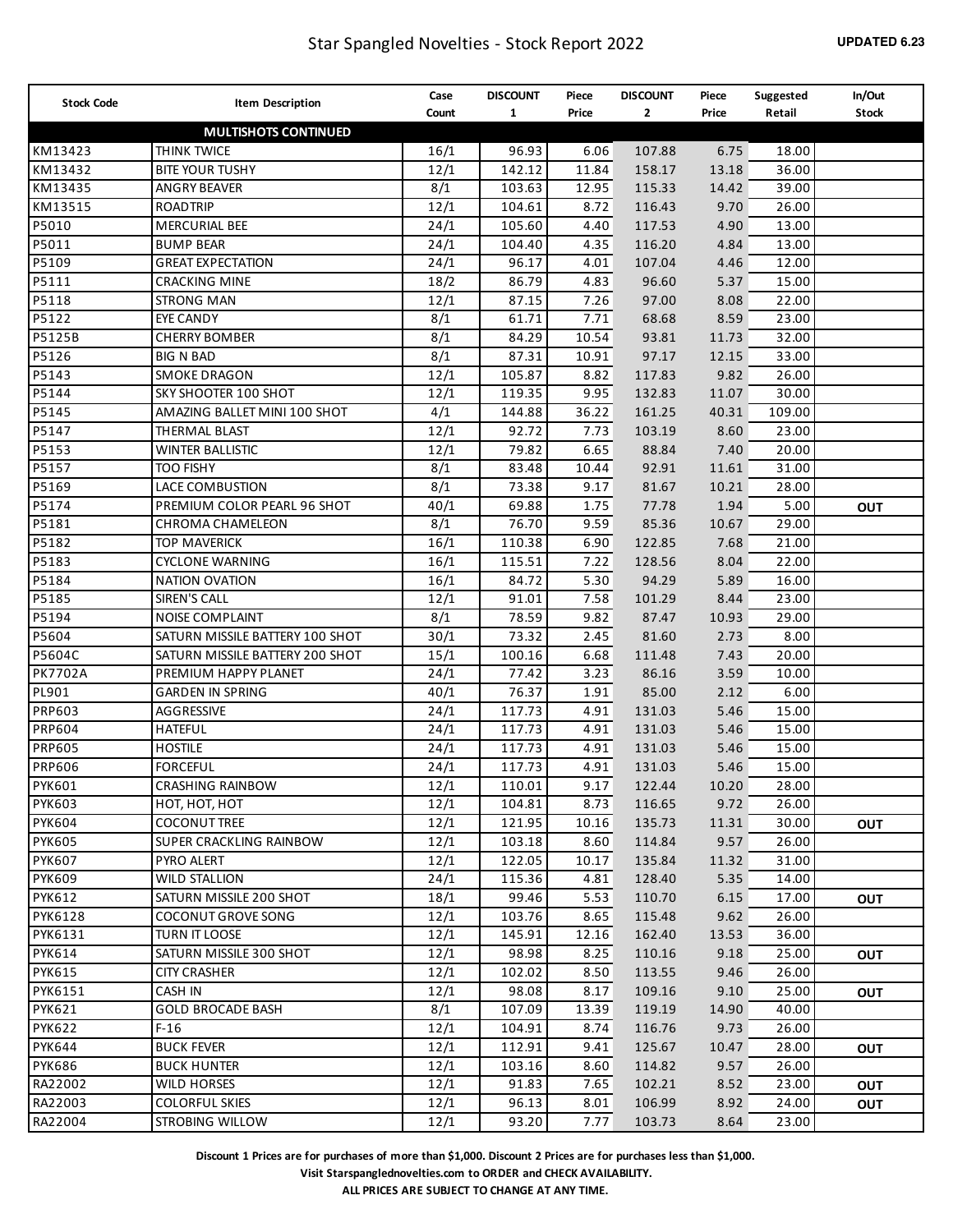| <b>Stock Code</b> | <b>Item Description</b>         | Case     | <b>DISCOUNT</b> | Piece | <b>DISCOUNT</b> | Piece | Suggested | In/Out       |
|-------------------|---------------------------------|----------|-----------------|-------|-----------------|-------|-----------|--------------|
|                   |                                 | Count    | $\mathbf{1}$    | Price | 2               | Price | Retail    | <b>Stock</b> |
|                   | <b>MULTISHOTS CONTINUED</b>     |          |                 |       |                 |       |           |              |
| RA22007           | AGGRESSION                      | 12/1     | 93.20           | 7.77  | 103.73          | 8.64  | 23.00     |              |
| RA22507           | PEACE OUT                       | 12/1     | 97.55           | 8.13  | 108.57          | 9.05  | 24.00     |              |
| RA22511           | <b>COLOR STORM</b>              | 8/1      | 87.85           | 10.98 | 97.78           | 12.22 | 33.00     | <b>OUT</b>   |
| RA22512           | RAGING WILLOW                   | 8/1      | 89.55           | 11.19 | 99.67           | 12.46 | 34.00     | <b>OUT</b>   |
| RA22517           | <b>JOKER</b>                    | 12/1     | 98.22           | 8.19  | 109.32          | 9.11  | 25.00     |              |
| RA22521           | <b>MONKEY BUSINESS</b>          | 12/1     | 93.24           | 7.77  | 103.78          | 8.65  | 23.00     |              |
| RAK1130C12        | SATURN MISSILE BATTERY 100S     | 30/1     | 82.42           | 2.75  | 91.73           | 3.06  | 8.00      |              |
| RAK1130C300       | A MILLION MISSILES 300S         | 12/1     | 83.91           | 6.99  | 93.39           | 7.78  | 21.00     |              |
| SSM0656           | FISH IN WATER                   | 48/1     | 89.14           | 1.86  | 99.21           | 2.07  | 6.00      |              |
| SSM0958           | <b>AUTUMN DRIZZLE</b>           | 36/1     | 125.35          | 3.48  | 139.51          | 3.88  | 10.00     |              |
| SSM1130-100       | SATURN MISSILE 100 SHOTS        | 30/1     | 80.11           | 2.67  | 89.16           | 2.97  | 8.00      |              |
| SSM1130-25        | SATURN MISSILE 25 SHOTS         | 30/4     | 84.57           | 2.82  | 94.13           | 3.14  | 8.00      | <b>OUT</b>   |
| SSM1130300        | SATURN MISSLE 300 SHOTS         | 12/1     | 97.82           | 8.15  | 108.87          | 9.07  | 24.00     |              |
| SSM2516           | MAGICAL BARRAGE 100 SHOTS       | 40/1     | 106.33          | 2.66  | 118.35          | 2.96  | 8.00      |              |
| SSM253            | <b>BLUE PRINT</b>               | 24/1     | 74.96           | 3.12  | 83.43           | 3.48  | 9.00      |              |
| <b>SSM530B</b>    | <b>TWITTER GLITTER LARGE</b>    | 18/4     | 99.76           | 5.54  | 111.03          | 6.17  | 17.00     | <b>OUT</b>   |
| <b>SSM530L</b>    | <b>TWITTER GLITTER JUMBO</b>    | 18/1     | 85.20           | 4.73  | 94.82           | 5.27  | 14.00     |              |
| SSM901            | <b>GARDEN IN SPRING</b>         | 40/1     | 76.38           | 1.91  | 85.01           | 2.13  | 6.00      |              |
| SSM912            | <b>THUNDER STORM</b>            | 36/1     | 92.11           | 2.56  | 102.52          | 2.85  | 8.00      |              |
| SSM930            | <b>DESERT AT NIGHT</b>          | 40/1     | 76.38           | 1.91  | 85.01           | 2.13  | 6.00      | <b>OUT</b>   |
| T2512             | KALEIDOSCOPE                    | 50/1     | 154.93          | 3.10  | 172.43          | 3.45  | 9.00      |              |
|                   | <b>NOVELTIES</b>                |          |                 |       |                 |       |           |              |
| <b>BC260</b>      | <b>MAGNUM FLASHER</b>           | 240/5    | 103.92          | 0.43  | 115.66          | 0.48  | 1.00      | <b>OUT</b>   |
| <b>BC335</b>      | <b>SUPER SNAPS LG</b>           | 6/40/50  | 64.22           | 0.27  | 71.47           | 0.30  | 1.00      |              |
| <b>BC341A</b>     | <b>PARTY POPPERS</b>            | 12/24/6  | 158.36          | 0.55  | 176.25          | 0.61  | 2.00      | OUT          |
| <b>BC344</b>      | <b>ASSORTED SNAKES</b>          | 144/6/6  | 106.44          | 0.74  | 118.47          | 0.82  | 2.00      | OUT          |
| BC391             | <b>GROUND MINE</b>              | 3/18/4   | 112.95          | 2.09  | 125.71          | 2.33  | 6.00      | <b>OUT</b>   |
| <b>BM2227</b>     | POOPY PUPPY                     | 2/144    | 162.99          | 0.57  | 181.41          | 0.63  | 2.00      |              |
| CEK1131           | <b>ASSORTED SNAKES</b>          | 144/6/6  | 86.68           | 0.61  | 96.47           | 0.67  | 2.00      |              |
| HEF30-1           | MAGIC LINK SAFETY FUSE 16'      | 2/48     | 184.39          | 1.92  | 205.23          | 2.14  | 6.00      |              |
| <b>HEF30-2</b>    | MAGIC LINK QUICK FUSE 16'       | 2/48     | 211.10          | 2.20  | 234.95          | 2.45  | 7.00      | <b>OUT</b>   |
| LPP8500           | <b>GENERIC SNAP</b>             | 6/50/50  | 50.90           | 0.17  | 56.65           | 0.19  | 1.00      |              |
| NV3-4702M         | <b>TORPEDO CRACKERS</b>         | 10/30/20 | 115.58          | 0.39  | 128.64          | 0.43  | 1.00      |              |
| P6025             | <b>JURASSIC JUNGLE</b>          | 2/16     | 163.28          | 5.10  | 181.73          | 5.68  | 15.00     |              |
| T3500             | JUMPING JACKS                   | 20/48/12 | 86.29           | 4.31  | 96.04           | 4.80  | 13.00     | Ουτ          |
| T8500             | <b>GENERIC SNAP</b>             | 6/50/50  | 46.97           | 0.16  | 52.28           | 0.17  | 1.00      |              |
| WBVCT20           | <b>FIBERGLASS TUBES NO BASE</b> | 1/1      | 3.50            | 3.50  | 3.90            | 3.90  | 11.00     |              |
| XXLANTERNAF       | AMERICAN FLAG SKY LANTERN       | 36/1     | 96.43           | 2.68  | 107.33          | 2.98  | 8.00      | <b>OUT</b>   |
| <b>BCSACK</b>     | <b>BC RETAIL SACKS</b>          | 1000/1   | 60.00           |       | 66.78           |       |           |              |
|                   | <b>PARACHUTES</b>               |          |                 |       |                 |       |           |              |
| BS2701            | <b>PRINCESS SKYDIVE</b>         | 18/4     | 101.02          | 5.61  | 112.44          | 6.25  | 17.00     | <b>OUT</b>   |
| BP2228            | <b>CAPTAIN SAM</b>              | 6/1      | 131.78          | 21.96 | 146.67          | 24.45 | 66.00     |              |
| BP2709            | HOLLYWOOD JUMP                  | 18/4     | 123.64          | 6.87  | 137.61          | 7.65  | 21.00     | OUT          |
| P0160             | PARACHUTE BATTALION             | 12/1     | 122.28          | 10.19 | 136.10          | 11.34 | 31.00     | OUT          |
| P0247             | PARACHUTE W/COLOR CHANGE FLARE  | 18/4     | 125.44          | 6.97  | 139.62          | 7.76  | 21.00     |              |
| P5083             | MILITARY PARACHUTE              | 24/2     | 198.70          | 8.28  | 221.15          | 9.21  | 25.00     |              |
| P5089             | PRINCESS PARACHUTE              | 24/2     | 217.86          | 9.08  | 242.48          | 10.10 | 27.00     |              |
| SSD94             |                                 |          |                 | 5.39  |                 |       |           | <b>OUT</b>   |
|                   | PARATROOPER IN ACTION           | 18/4     | 96.94           |       | 107.89          | 5.99  | 16.00     | <b>OUT</b>   |
|                   | <b>PUNKS</b>                    |          |                 |       |                 |       |           |              |
| PK4               | <b>THINK PUNK</b>               | 50/60    | 63.75           | 1.28  | 70.95           | 1.42  | 4.00      | <b>OUT</b>   |

**Discount 1 Prices are for purchases of more than \$1,000. Discount 2 Prices are for purchases less than \$1,000. Visit Starspanglednovelties.com to ORDER and CHECK AVAILABILITY.**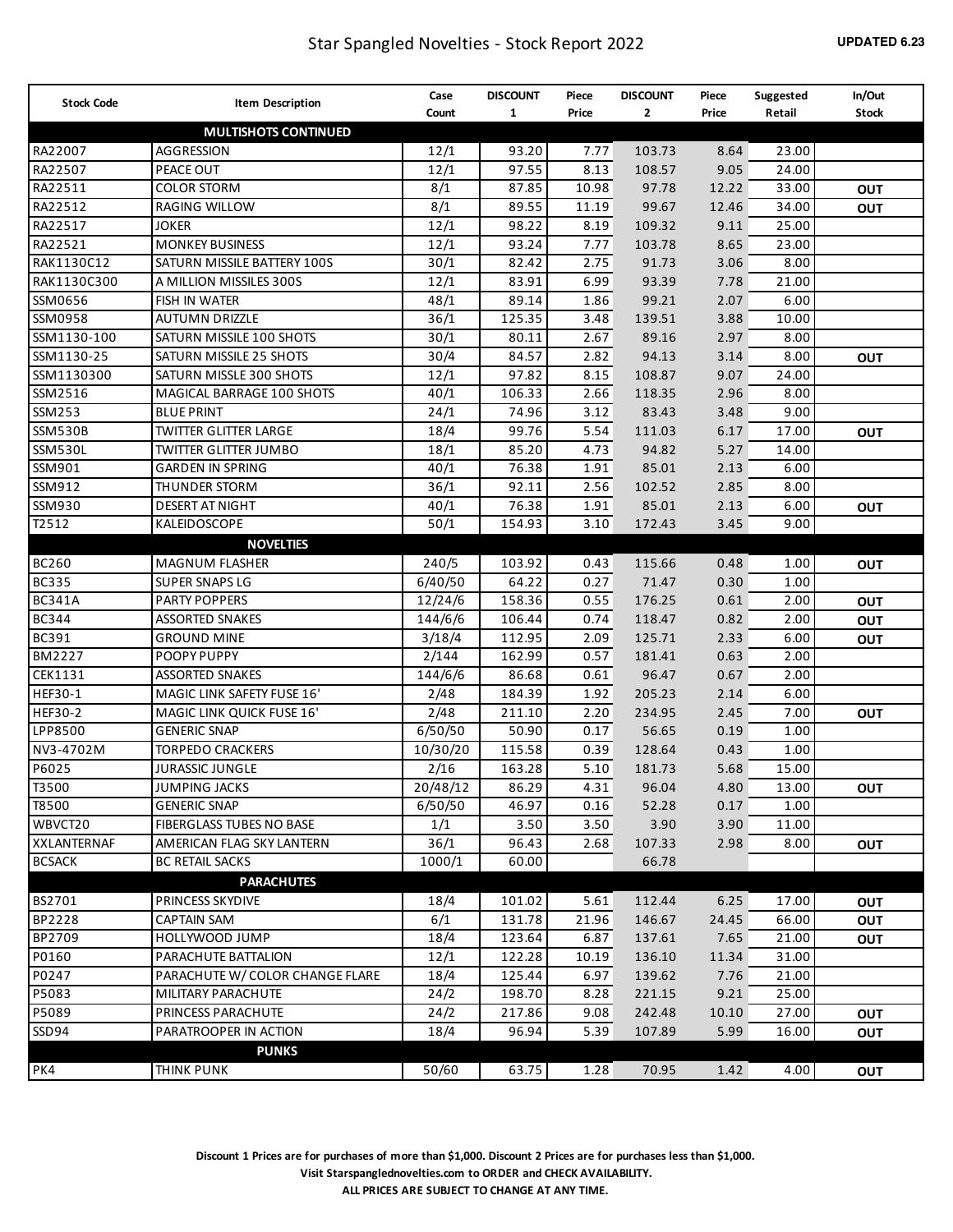## Star Spangled Novelties - Stock Report 2022 **UPDATED 6.23**

| <b>Stock Code</b> | Item Description                  | Case     | <b>DISCOUNT</b> | Piece | <b>DISCOUNT</b> | Piece | Suggested | In/Out       |
|-------------------|-----------------------------------|----------|-----------------|-------|-----------------|-------|-----------|--------------|
|                   |                                   | Count    | $\mathbf{1}$    | Price | $\mathbf{2}$    | Price | Retail    | <b>Stock</b> |
|                   | <b>RACKS</b>                      |          |                 |       |                 |       |           |              |
| BP2500            | LOL                               | 2/1      | 65.41           | 32.71 | 72.80           | 36.40 | 98.00     | <b>OUT</b>   |
| BP2501            | WHACKY TOBACKY                    | 2/1      | 142.01          | 71.01 | 158.05          | 79.03 | 213.00    | <b>OUT</b>   |
| BP2751            | <b>HOOCH</b>                      | 2/1      | 134.27          | 67.14 | 149.44          | 74.72 | 201.00    |              |
| FS5532            | EXTRAORDINARY                     | 2/1      | 144.64          | 72.32 | 160.98          | 80.49 | 217.00    |              |
| FS5535            | <b>TOP SECRET</b>                 | 2/1      | 144.64          | 72.32 | 160.98          | 80.49 | 217.00    |              |
| KM12901           | ONE BAD MOTHER 3"                 | 2/1      | 166.19          | 83.10 | 184.97          | 92.49 | 249.00    |              |
| KM15061           | <b>BIG UNIT</b>                   | 2/1      | 147.80          | 73.90 | 164.50          | 82.25 | 222.00    |              |
| KM2907            | <b>FIST BUMP</b>                  | 2/1      | 177.69          | 88.85 | 197.76          | 98.88 | 267.00    |              |
| LC9559            | <b>CAPTAIN AMERICA</b>            | 3/1      | 125.15          | 41.72 | 139.29          | 46.43 | 125.00    |              |
| P5470             | YIN YANG                          | 2/1      | 165.26          | 82.63 | 183.93          | 91.97 | 248.00    |              |
| P5486             | <b>GHOST SHELL</b>                | 2/1      | 152.00          | 76.00 | 169.17          | 84.59 | 228.00    |              |
| P5494             | MOTHER OF ALL BOMBS               | 2/1      | 160.02          | 80.01 | 178.10          | 89.05 | 240.00    |              |
| P5510             | JELLYFISH AQUARIUM                | 2/1      | 158.94          | 79.47 | 176.90          | 88.45 | 238.00    |              |
| P5536             | <b>DISCO BALL</b>                 | 2/1      | 168.73          | 84.37 | 187.79          | 93.90 | 252.00    |              |
| RA57201           | <b>UNCLE SAM</b>                  | 2/1      | 138.84          | 69.42 | 154.52          | 77.26 | 208.00    | <b>OUT</b>   |
| RA57203           | <b>BATTLE CRY</b>                 | 2/1      | 137.64          | 68.82 | 153.19          | 76.60 | 206.00    |              |
| RA57205           | I WANT YOU!                       | 2/1      | 137.64          | 68.82 | 153.19          | 76.60 | 206.00    |              |
| RA57207           | MIGRAINE                          | 2/1      | 137.64          | 68.82 | 153.19          | 76.60 | 206.00    |              |
| RA57212           | NEON JELLYFISH                    | 2/1      | 137.64          | 68.82 | 153.19          | 76.60 | 206.00    |              |
| RA57216           | HOT AS HELL                       | 2/1      | 138.48          | 69.24 | 154.13          | 77.07 | 208.00    |              |
| RA57218           | AMERICAN ANTHEM                   | 2/1      | 148.17          | 74.09 | 164.91          | 82.46 | 222.00    |              |
| RA57219           | <b>GHOST DRAGON</b>               | 2/1      | 148.17          | 74.09 | 164.91          | 82.46 | 222.00    |              |
| RA57220           | <b>NEON RINGS</b>                 | 2/1      | 148.17          | 74.09 | 164.91          | 82.46 | 222.00    |              |
|                   | <b>ROCKETS</b>                    |          |                 |       |                 |       |           |              |
| 0445              | WHISTLING MOON TRAVELER W/ REPORT | 20/12/12 | 67.65           | 3.38  | 75.29           | 3.76  | 10.00     |              |
| 0440S             | MOON TRAVELER WITH REPORT         | 25/12/12 | 75.99           | 3.04  | 84.58           | 3.38  | 9.00      |              |
| <b>BC401</b>      | <b>BOTTLE ROCKETS</b>             | 25/12/12 | 120.10          | 4.80  | 133.67          | 5.35  | 14.00     |              |
| <b>BC419</b>      | THREE-PEAT ROCKET                 | 36/24    | 158.04          | 4.39  | 175.89          | 4.89  | 13.00     | OUT          |
| BP1216            | <b>BANZAI</b>                     | 24/6     | 179.23          | 7.47  | 199.48          | 8.32  | 23.00     | <b>OUT</b>   |
| BP1217            | <b>SKYBOLT</b>                    | 24/5     | 143.44          | 5.98  | 159.64          | 6.65  | 18.00     |              |
| 1403029           | SPACE GALAXY                      | 8/1      | 259.60          | 32.45 | 288.93          | 36.12 | 97.00     |              |
| KM1015            | <b>NIGHT STALKER</b>              | 96/6     | 121.77          | 1.27  | 135.52          | 1.41  | 4.00      |              |
| KM155             | SMILING FROM EAR TO EAR           | 20/5     | 155.71          | 7.79  | 173.31          | 8.67  | 24.00     | OUT          |
| SR682             | <b>BANG BANG</b>                  | 24/4     | 118.54          | 4.94  | 131.94          | 5.50  | 15.00     |              |
| SR683             | ROCKET BOOM                       | 20/5     | 159.27          | 7.96  | 177.27          | 8.86  | 24.00     |              |
| SR684             | <b>BIG BURST BALLISTICS</b>       | 16/5     | 134.32          | 8.40  | 149.50          | 9.34  | 25.00     | <b>OUT</b>   |
| SR685             | <b>RIP ROARING ROCKETS</b>        | 20/5     | 178.57          | 8.93  | 198.74          | 9.94  | 27.00     |              |
| SRA5              | OVER THE TOP                      | 6/1      | 160.90          | 26.82 | 179.08          | 29.85 | 80.00     |              |
| SVR46             | POWER ROCKET PACK                 | 10/1     | 286.14          | 28.61 | 318.47          | 31.85 | 86.00     | OUT          |
|                   | <b>SMOKE</b>                      |          |                 |       |                 |       |           |              |
| 0860A             | <b>SMOKE BALL</b>                 | 20/12/6  | 81.80           | 0.34  | 91.04           | 0.38  | 1.00      |              |
| <b>BC723</b>      | <b>JUMBO SMOKE BOMBS</b>          | 36/1     | 99.57           | 2.77  | 110.82          | 3.08  | 8.00      | OUT          |
| <b>BC725</b>      | NEON CAMO SMOKE                   | 36/4     | 60.75           | 1.69  | 67.61           | 1.88  | 5.00      | OUT          |
| BS2601            | <b>6 MINUTE SMOKE</b>             | 72/2     | 147.27          | 2.05  | 163.91          | 2.28  | 6.00      | OUT          |
| BS2602            | <b>COLOR SMOKE GRENADES</b>       | 6/24     | 169.19          | 1.17  | 188.31          | 1.31  | 4.00      |              |
| KM2036            | CHICK STICK PINK                  | 72/2     | 145.88          | 2.03  | 162.36          | 2.26  | 6.00      |              |
| P6013             | <b>COLOR CHANGE SMOKE</b>         | 2/3/24   | 140.50          | 0.49  | 156.37          | 0.54  | 1.00      | <b>OUT</b>   |
| P6016             | <b>USA SMOKE</b>                  | 50/1     | 130.73          | 2.61  | 145.50          | 2.91  | 8.00      |              |
| P6023A            | POOP!                             | 2/40     | 161.70          | 2.02  | 179.97          | 2.25  | 6.00      |              |
| SNOV2060          | COLOR SMOKE BALL 12 PK            | 20/6/12  | 80.06           | 4.00  | 89.11           | 4.46  | 12.00     | OUT          |
| SSB3000A          | JUMBO COLOR SMOKE BALL (CLAY)     | 8/12/3   | 73.32           | 0.76  | 81.60           | 0.85  | 2.00      | <b>OUT</b>   |

**Discount 1 Prices are for purchases of more than \$1,000. Discount 2 Prices are for purchases less than \$1,000. Visit Starspanglednovelties.com to ORDER and CHECK AVAILABILITY. ALL PRICES ARE SUBJECT TO CHANGE AT ANY TIME.**